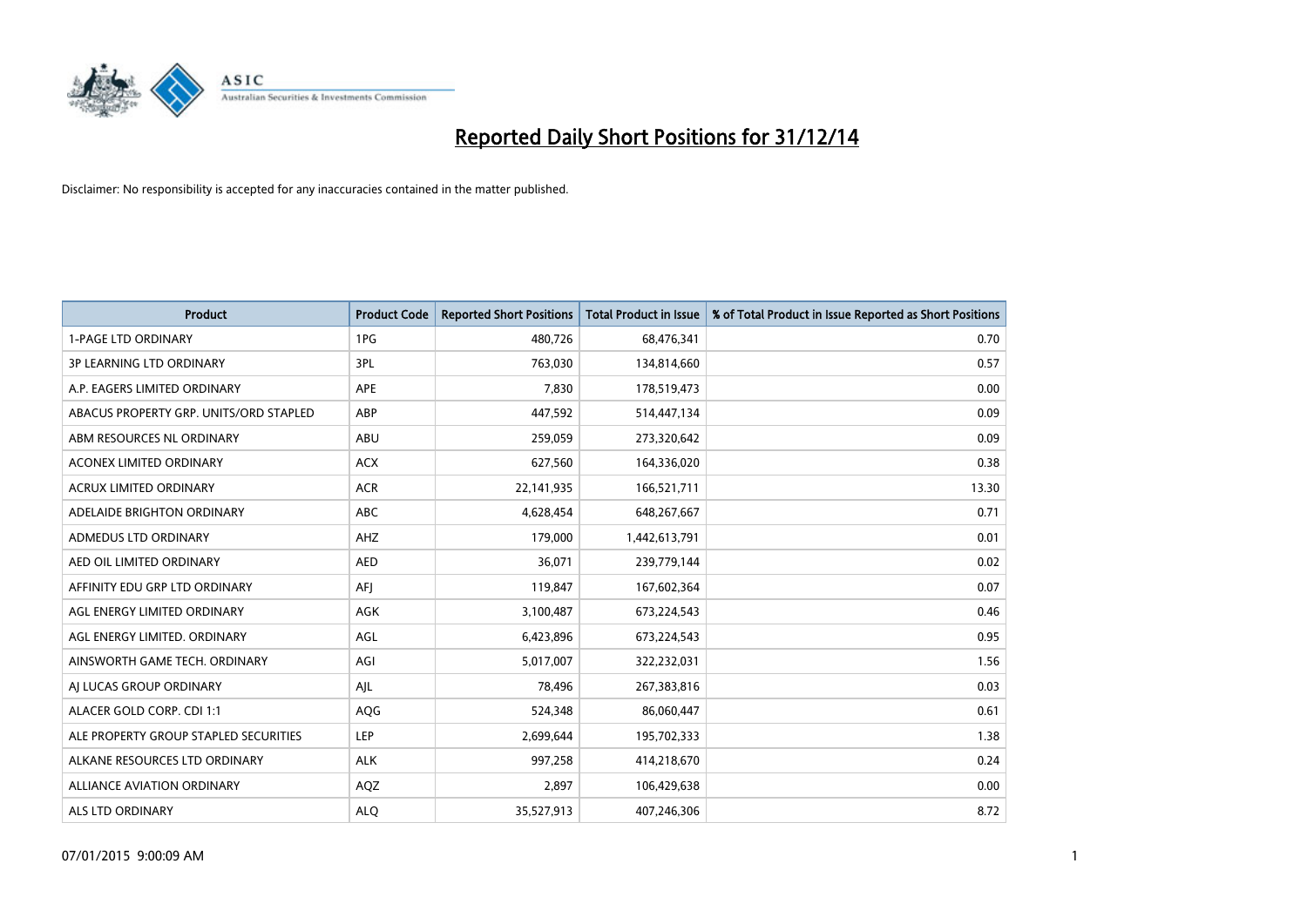

| <b>Product</b>                          | <b>Product Code</b> | <b>Reported Short Positions</b> | <b>Total Product in Issue</b> | % of Total Product in Issue Reported as Short Positions |
|-----------------------------------------|---------------------|---------------------------------|-------------------------------|---------------------------------------------------------|
| ALTIUM LIMITED ORDINARY                 | <b>ALU</b>          | 34,844                          | 129,272,762                   | 0.03                                                    |
| ALUMINA LIMITED ORDINARY                | AWC                 | 17,415,155                      | 2,806,225,615                 | 0.62                                                    |
| AMALGAMATED HOLDINGS ORDINARY           | AHD                 | 1,398                           | 157,917,136                   | 0.00                                                    |
| AMCOM TELECOMM. ORDINARY                | AMM                 | 3,572,324                       | 266,399,148                   | 1.34                                                    |
| AMCOR LIMITED ORDINARY                  | AMC                 | 12,838,699                      | 1,206,684,923                 | 1.06                                                    |
| AMP CAPITAL CHINA ORDINARY UNITS        | <b>AGF</b>          | 2,254                           | 374,593,484                   | 0.00                                                    |
| AMP LIMITED ORDINARY                    | AMP                 | 10,263,186                      | 2,957,737,964                 | 0.35                                                    |
| ANSELL LIMITED ORDINARY                 | <b>ANN</b>          | 5,192,292                       | 153,139,924                   | 3.39                                                    |
| ANTARES ENERGY LTD ORDINARY             | <b>AZZ</b>          | 543,054                         | 242,750,000                   | 0.22                                                    |
| ANZ BANKING GRP LTD ORDINARY            | ANZ                 | 18,299,529                      | 2,756,650,267                 | 0.66                                                    |
| APA GROUP STAPLED SECURITIES            | APA                 | 16,180,691                      | 980,917,175                   | 1.65                                                    |
| APN NEWS & MEDIA ORDINARY               | <b>APN</b>          | 3,104,603                       | 1,029,041,356                 | 0.30                                                    |
| AQUARIUS PLATINUM. ORDINARY             | <b>AOP</b>          | 2,849,261                       | 1,501,979,560                 | 0.19                                                    |
| ARAFURA RESOURCE LTD ORDINARY           | ARU                 | 2,000                           | 441,270,644                   | 0.00                                                    |
| ARB CORPORATION ORDINARY                | <b>ARP</b>          | 839,469                         | 79,156,214                    | 1.06                                                    |
| ARDENT LEISURE GROUP STAPLED SECURITIES | AAD                 | 5,553,824                       | 438,666,245                   | 1.27                                                    |
| ARENA REIT. STAPLED                     | <b>ARF</b>          | 62,403                          | 211,605,103                   | 0.03                                                    |
| ARISTOCRAT LEISURE ORDINARY             | <b>ALL</b>          | 786,802                         | 631,322,253                   | 0.12                                                    |
| ARRIUM LTD ORDINARY                     | ARI                 | 80,018,648                      | 2,937,293,755                 | 2.72                                                    |
| ASALEO CARE LIMITED ORDINARY            | AHY                 | 6,462,139                       | 603,469,434                   | 1.07                                                    |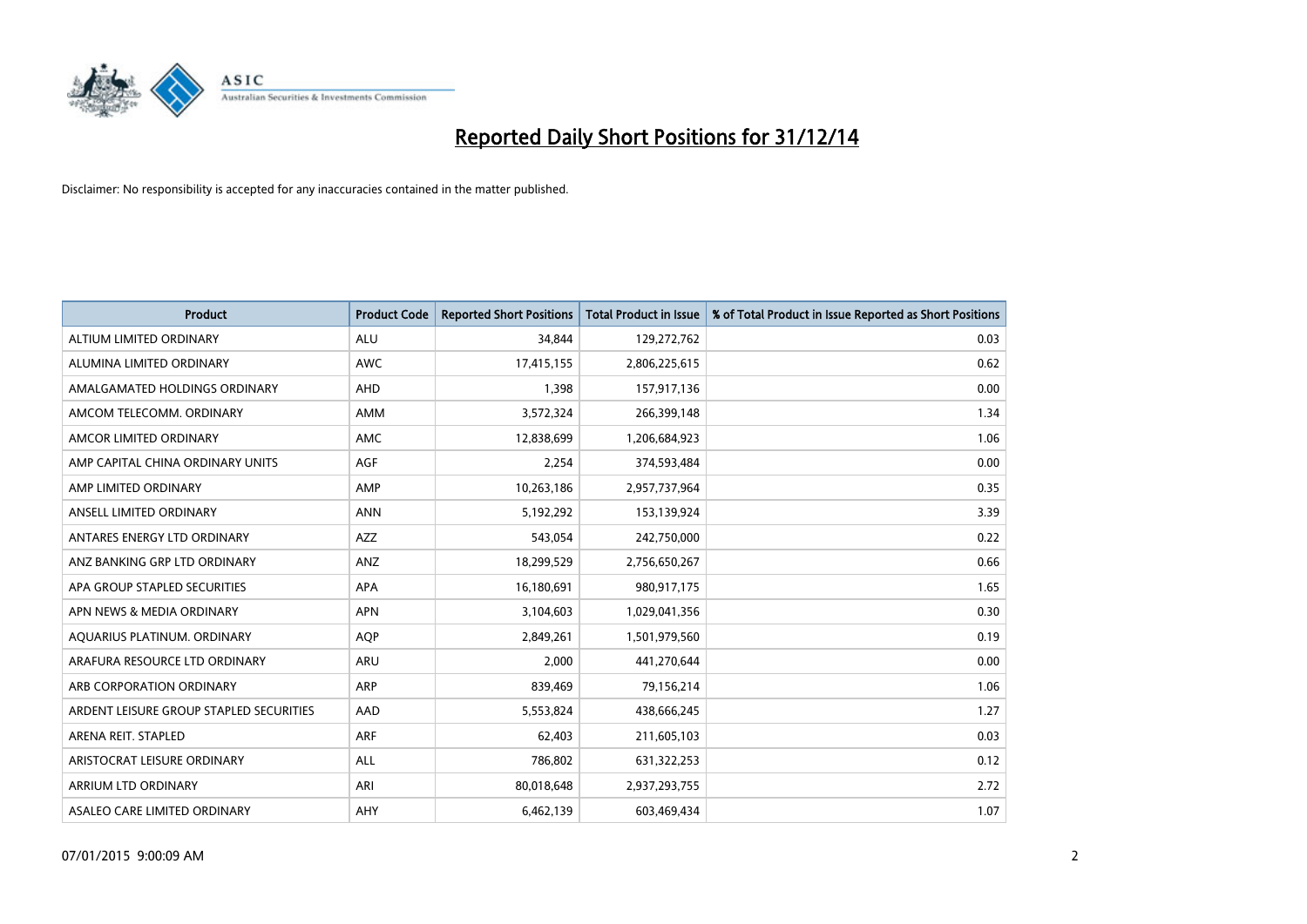

| <b>Product</b>                            | <b>Product Code</b> | <b>Reported Short Positions</b> | <b>Total Product in Issue</b> | % of Total Product in Issue Reported as Short Positions |
|-------------------------------------------|---------------------|---------------------------------|-------------------------------|---------------------------------------------------------|
| ASCIANO LIMITED ORDINARY                  | <b>AIO</b>          | 4,933,676                       | 975,385,664                   | 0.51                                                    |
| ASG GROUP LIMITED ORDINARY                | ASZ                 | 41,590                          | 206,720,839                   | 0.02                                                    |
| ASHLEY SERVICES GRP ORDINARY              | <b>ASH</b>          | 222,411                         | 150,000,000                   | 0.15                                                    |
| ASPEN GROUP ORD/UNITS STAPLED             | <b>APZ</b>          | 98,856                          | 113,183,450                   | 0.09                                                    |
| ASPIRE MINING LTD ORDINARY                | AKM                 | 1,000,001                       | 703,463,306                   | 0.14                                                    |
| ASTRO JAP PROP GROUP STAPLED US PROHIBIT. | AJA                 | 114,606                         | 67,183,619                    | 0.17                                                    |
| ASX LIMITED ORDINARY                      | ASX                 | 6,074,594                       | 193,595,162                   | 3.14                                                    |
| ATLAS IRON LIMITED ORDINARY               | <b>AGO</b>          | 96,189,116                      | 919,475,619                   | 10.46                                                   |
| ATRUM COAL NL ORDINARY                    | ATU                 | 72,449                          | 170,142,959                   | 0.04                                                    |
| AUCKLAND INTERNATION ORDINARY             | AIA                 | 110,927                         | 1,190,484,097                 | 0.01                                                    |
| AURIZON HOLDINGS LTD ORDINARY             | AZJ                 | 2,615,530                       | 2,124,116,483                 | 0.12                                                    |
| AUSDRILL LIMITED ORDINARY                 | <b>ASL</b>          | 22,324,312                      | 312,277,224                   | 7.15                                                    |
| AUSENCO LIMITED ORDINARY                  | AAX                 | 502,642                         | 168,449,799                   | 0.30                                                    |
| AUSNET SERVICES STAPLED SECURITIES        | <b>AST</b>          | 36,849,970                      | 3,466,913,009                 | 1.06                                                    |
| AUST INDUSTRIAL REIT UNIT                 | ANI                 | 115,094                         | 96,288,031                    | 0.12                                                    |
| <b>AUSTAL LIMITED ORDINARY</b>            | ASB                 | 140,007                         | 346,772,567                   | 0.04                                                    |
| AUSTBROKERS HOLDINGS ORDINARY             | <b>AUB</b>          | 76,471                          | 61,740,597                    | 0.12                                                    |
| AUSTEX OIL LIMITED ORDINARY               | <b>AOK</b>          | 62.000                          | 558,571,402                   | 0.01                                                    |
| AUSTIN ENGINEERING ORDINARY               | ANG                 | 403,485                         | 84,274,004                    | 0.48                                                    |
| AUSTIN EXPLORATION ORDINARY               | <b>AKK</b>          | 1,108,895                       | 327,862,790                   | 0.34                                                    |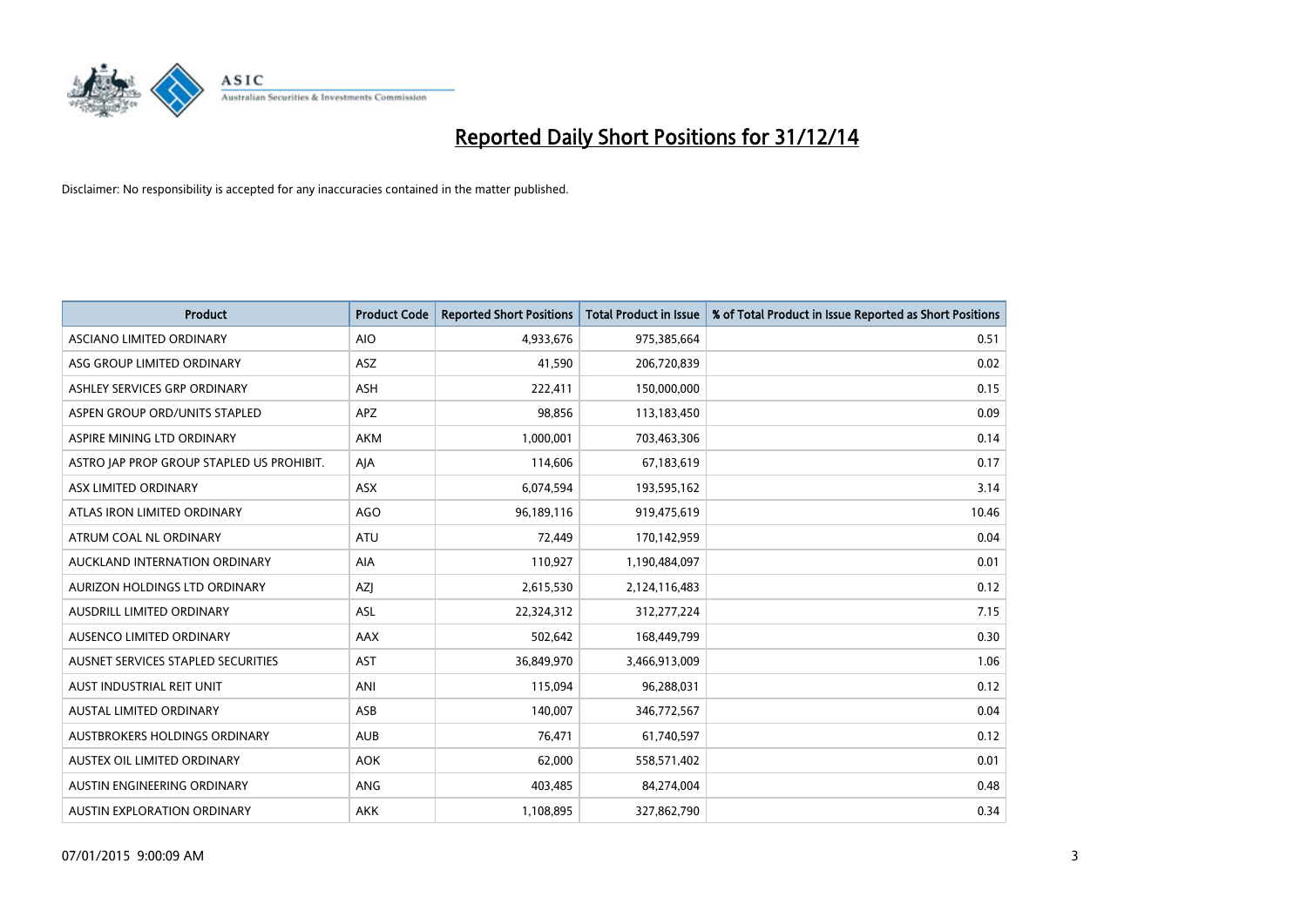

| <b>Product</b>                   | <b>Product Code</b> | <b>Reported Short Positions</b> | <b>Total Product in Issue</b> | % of Total Product in Issue Reported as Short Positions |
|----------------------------------|---------------------|---------------------------------|-------------------------------|---------------------------------------------------------|
| AUSTRALIAN AGRICULT, ORDINARY    | AAC                 | 6,098,199                       | 532,474,721                   | 1.15                                                    |
| AUSTRALIAN PHARM. ORDINARY       | API                 | 8,586,539                       | 488,115,883                   | 1.76                                                    |
| AUTOMOTIVE HOLDINGS ORDINARY     | AHE                 | 3,371,884                       | 306,437,941                   | 1.10                                                    |
| AVANCO RESOURCES LTD ORDINARY    | AVB                 | 3,263,736                       | 1,661,675,855                 | 0.20                                                    |
| AVEO GROUP STAPLED SECURITIES    | AOG                 | 3,634,397                       | 499,536,460                   | 0.73                                                    |
| AWE LIMITED ORDINARY             | <b>AWE</b>          | 13,173,930                      | 525,861,050                   | 2.51                                                    |
| AZONTO PET LTD ORDINARY          | <b>APY</b>          | $\mathbf{1}$                    | 1,159,375,100                 | 0.00                                                    |
| AZUMAH RESOURCES ORDINARY        | <b>AZM</b>          | $\mathbf{1}$                    | 389,316,919                   | 0.00                                                    |
| <b>BANDANNA ENERGY ORDINARY</b>  | <b>BND</b>          | 17,540,654                      | 528,481,199                   | 3.32                                                    |
| BANK OF QUEENSLAND. ORDINARY     | <b>BOQ</b>          | 2,316,780                       | 366,982,047                   | 0.63                                                    |
| <b>BASE RES LIMITED ORDINARY</b> | <b>BSE</b>          | 5,504,554                       | 563,902,771                   | 0.98                                                    |
| BATHURST RES LTD. ORDINARY       | <b>BRL</b>          | 207,998                         | 947,828,434                   | 0.02                                                    |
| <b>BC IRON LIMITED ORDINARY</b>  | <b>BCI</b>          | 14,887,002                      | 196,196,992                   | 7.59                                                    |
| BEACH ENERGY LIMITED ORDINARY    | <b>BPT</b>          | 16,279,310                      | 1,297,496,886                 | 1.25                                                    |
| BEADELL RESOURCE LTD ORDINARY    | <b>BDR</b>          | 38,390,284                      | 798,657,280                   | 4.81                                                    |
| BEGA CHEESE LTD ORDINARY         | <b>BGA</b>          | 2,822,567                       | 152,602,945                   | 1.85                                                    |
| BENDIGO AND ADELAIDE ORDINARY    | <b>BEN</b>          | 17,163,641                      | 450,927,758                   | 3.81                                                    |
| BERKELEY RESOURCES ORDINARY      | <b>BKY</b>          | 77,000                          | 180,361,323                   | 0.04                                                    |
| BETASHARESCASHETF ETF UNITS      | AAA                 | 634                             | 12,958,172                    | 0.00                                                    |
| BHP BILLITON LIMITED ORDINARY    | <b>BHP</b>          | 10,831,672                      | 3,211,691,105                 | 0.34                                                    |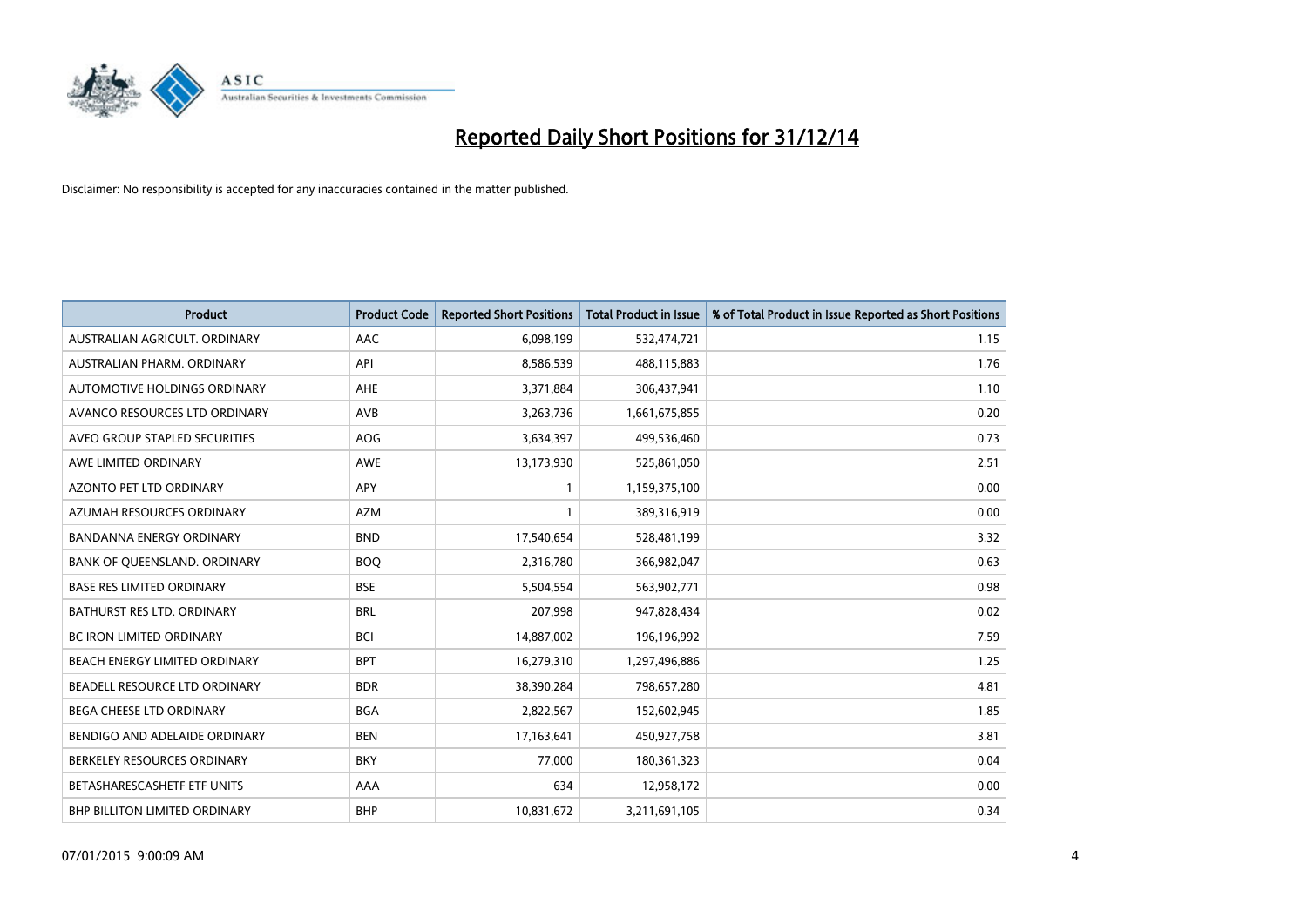

| <b>Product</b>                       | <b>Product Code</b> | <b>Reported Short Positions</b> | <b>Total Product in Issue</b> | % of Total Product in Issue Reported as Short Positions |
|--------------------------------------|---------------------|---------------------------------|-------------------------------|---------------------------------------------------------|
| <b>BIGAIR GROUP LIMITED ORDINARY</b> | <b>BGL</b>          | 35,375                          | 172,872,340                   | 0.02                                                    |
| <b>BILLABONG ORDINARY</b>            | <b>BBG</b>          | 21,689,094                      | 990,370,034                   | 2.19                                                    |
| <b>BLACKMORES LIMITED ORDINARY</b>   | <b>BKL</b>          | 8,411                           | 17,224,199                    | 0.05                                                    |
| BLUESCOPE STEEL LTD ORDINARY         | <b>BSL</b>          | 9,911,915                       | 559,227,871                   | 1.77                                                    |
| <b>BOART LONGYEAR ORDINARY</b>       | <b>BLY</b>          | 19,755,129                      | 637,490,726                   | 3.10                                                    |
| BOART LONGYEAR RTS 12JAN15 FORUS     | <b>BLYR</b>         | 11,178,997                      | 624,613,413                   | 1.79                                                    |
| <b>BORA BORA RESOURCES ORDINARY</b>  | <b>BBR</b>          | 89,167                          | 34,970,000                    | 0.25                                                    |
| BORAL LIMITED. ORDINARY              | <b>BLD</b>          | 13,344,310                      | 782,736,249                   | 1.70                                                    |
| <b>BRADKEN LIMITED ORDINARY</b>      | <b>BKN</b>          | 1,825,874                       | 171,027,249                   | 1.07                                                    |
| <b>BRAMBLES LIMITED ORDINARY</b>     | <b>BXB</b>          | 6,705,830                       | 1,566,132,307                 | 0.43                                                    |
| <b>BREVILLE GROUP LTD ORDINARY</b>   | <b>BRG</b>          | 4,195,725                       | 130,095,322                   | 3.23                                                    |
| <b>BRICKWORKS LIMITED ORDINARY</b>   | <b>BKW</b>          | 46,648                          | 148,403,478                   | 0.03                                                    |
| <b>BURSON GROUP LTD ORDINARY</b>     | <b>BAP</b>          | 1,731,292                       | 163,585,666                   | 1.06                                                    |
| <b>BURU ENERGY ORDINARY</b>          | <b>BRU</b>          | 16,318,139                      | 339,997,078                   | 4.80                                                    |
| <b>BWP TRUST ORDINARY UNITS</b>      | <b>BWP</b>          | 15,031,479                      | 639,724,826                   | 2.35                                                    |
| CABCHARGE AUSTRALIA ORDINARY         | CAB                 | 9,701,951                       | 120,430,683                   | 8.06                                                    |
| <b>CADENCE CAPITAL ORDINARY</b>      | <b>CDM</b>          | 170,000                         | 199,910,008                   | 0.09                                                    |
| CALTEX AUSTRALIA ORDINARY            | <b>CTX</b>          | 988,575                         | 270,000,000                   | 0.37                                                    |
| CAPE LAMBERT RES LTD ORDINARY        | <b>CFE</b>          | 280,137                         | 626,686,586                   | 0.04                                                    |
| CAPITOL HEALTH ORDINARY              | CAJ                 | 810,050                         | 496,244,861                   | 0.16                                                    |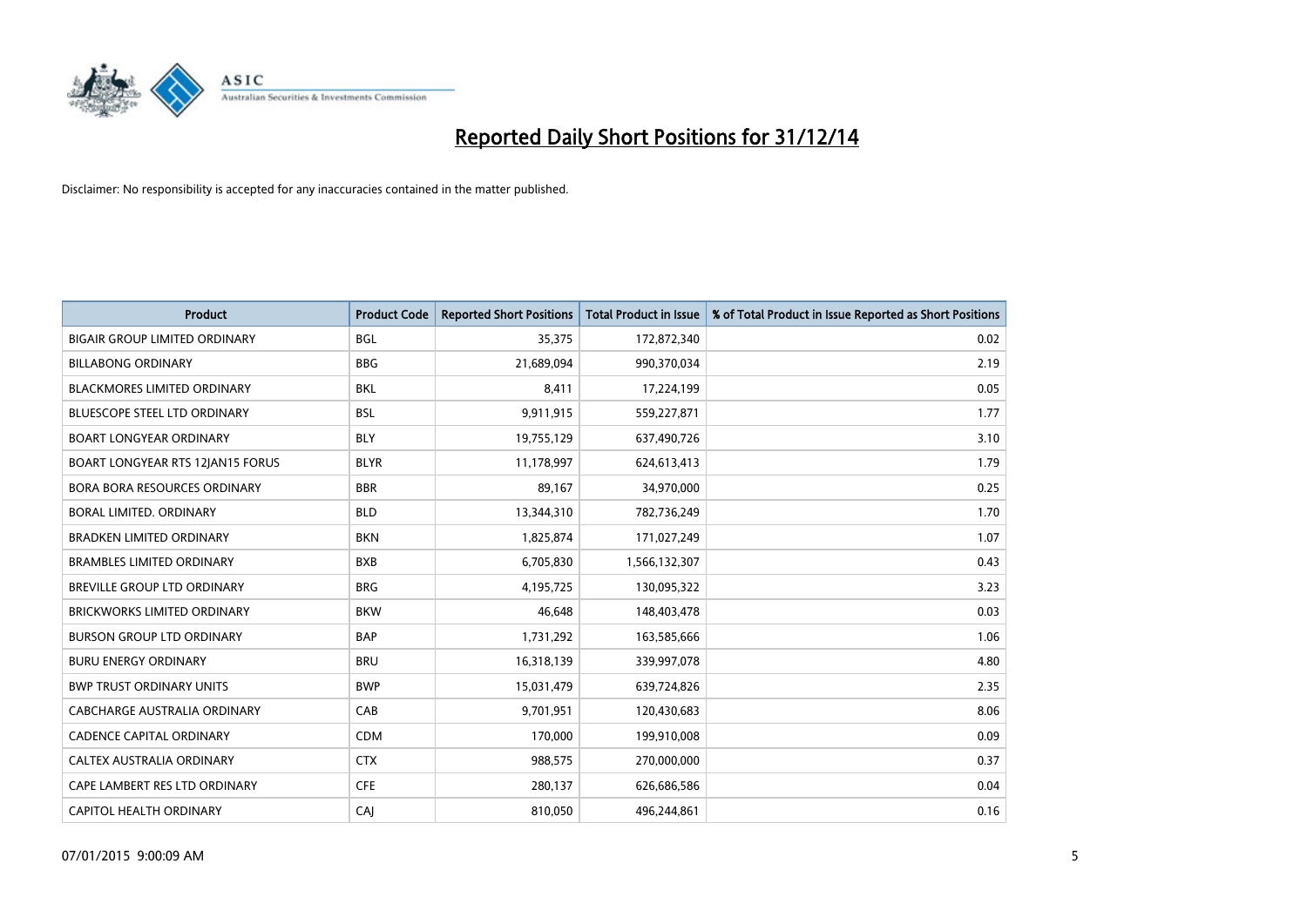

| <b>Product</b>                          | <b>Product Code</b> | <b>Reported Short Positions</b> | <b>Total Product in Issue</b> | % of Total Product in Issue Reported as Short Positions |
|-----------------------------------------|---------------------|---------------------------------|-------------------------------|---------------------------------------------------------|
| <b>CARDNO LIMITED ORDINARY</b>          | CDD                 | 16,043,376                      | 164,362,901                   | 9.76                                                    |
| <b>CARINDALE PROPERTY UNIT</b>          | <b>CDP</b>          | 8,823                           | 70,000,000                    | 0.01                                                    |
| CARNARVON PETROLEUM ORDINARY            | <b>CVN</b>          | 1,956,906                       | 988,295,069                   | 0.20                                                    |
| <b>CARNEGIE WAVE ENERGY ORDINARY</b>    | <b>CWE</b>          | 500                             | 1,732,824,771                 | 0.00                                                    |
| CARSALES.COM LTD ORDINARY               | <b>CRZ</b>          | 14,432,821                      | 239,001,759                   | 6.04                                                    |
| <b>CASH CONVERTERS ORDINARY</b>         | CCV                 | 6,393,060                       | 478,876,525                   | 1.34                                                    |
| CEDAR WOODS PROP. ORDINARY              | <b>CWP</b>          | 227,695                         | 78,336,371                    | 0.29                                                    |
| CENTRAL PETROLEUM ORDINARY              | <b>CTP</b>          | 171,475                         | 368,718,957                   | 0.05                                                    |
| CENTURIA METRO REIT STAPLED             | <b>CMA</b>          | 698,404                         | 71,500,158                    | 0.98                                                    |
| CFS RETAIL TRUST GRP STAPLED SECURITIES | <b>CFX</b>          | 5,266,699                       | 3,050,355,727                 | 0.17                                                    |
| CHALLENGER LIMITED ORDINARY             | <b>CGF</b>          | 1,508,640                       | 569,725,821                   | 0.26                                                    |
| CHANDLER MACLEOD LTD ORDINARY           | <b>CMG</b>          | 666,195                         | 547,985,086                   | 0.12                                                    |
| CHARTER HALL GROUP STAPLED US PROHIBIT. | <b>CHC</b>          | 5,605,824                       | 355,051,540                   | 1.58                                                    |
| <b>CHARTER HALL RETAIL UNITS</b>        | <b>COR</b>          | 14,527,585                      | 372,893,153                   | 3.90                                                    |
| <b>CHORUS LIMITED ORDINARY</b>          | <b>CNU</b>          | 67,288                          | 396,369,767                   | 0.02                                                    |
| CLEARVIEW WEALTH LTD ORDINARY           | <b>CVW</b>          | 10,001                          | 581,111,182                   | 0.00                                                    |
| CLINUVEL PHARMACEUT. ORDINARY           | <b>CUV</b>          | 35,491                          | 42,526,245                    | 0.08                                                    |
| COAL OF AFRICA LTD ORDINARY             | <b>CZA</b>          | 426                             | 1,599,368,613                 | 0.00                                                    |
| <b>COALSPUR MINES LTD ORDINARY</b>      | <b>CPL</b>          | 437,573                         | 641,544,455                   | 0.07                                                    |
| COCA-COLA AMATIL ORDINARY               | <b>CCL</b>          | 26,029,196                      | 763,590,249                   | 3.41                                                    |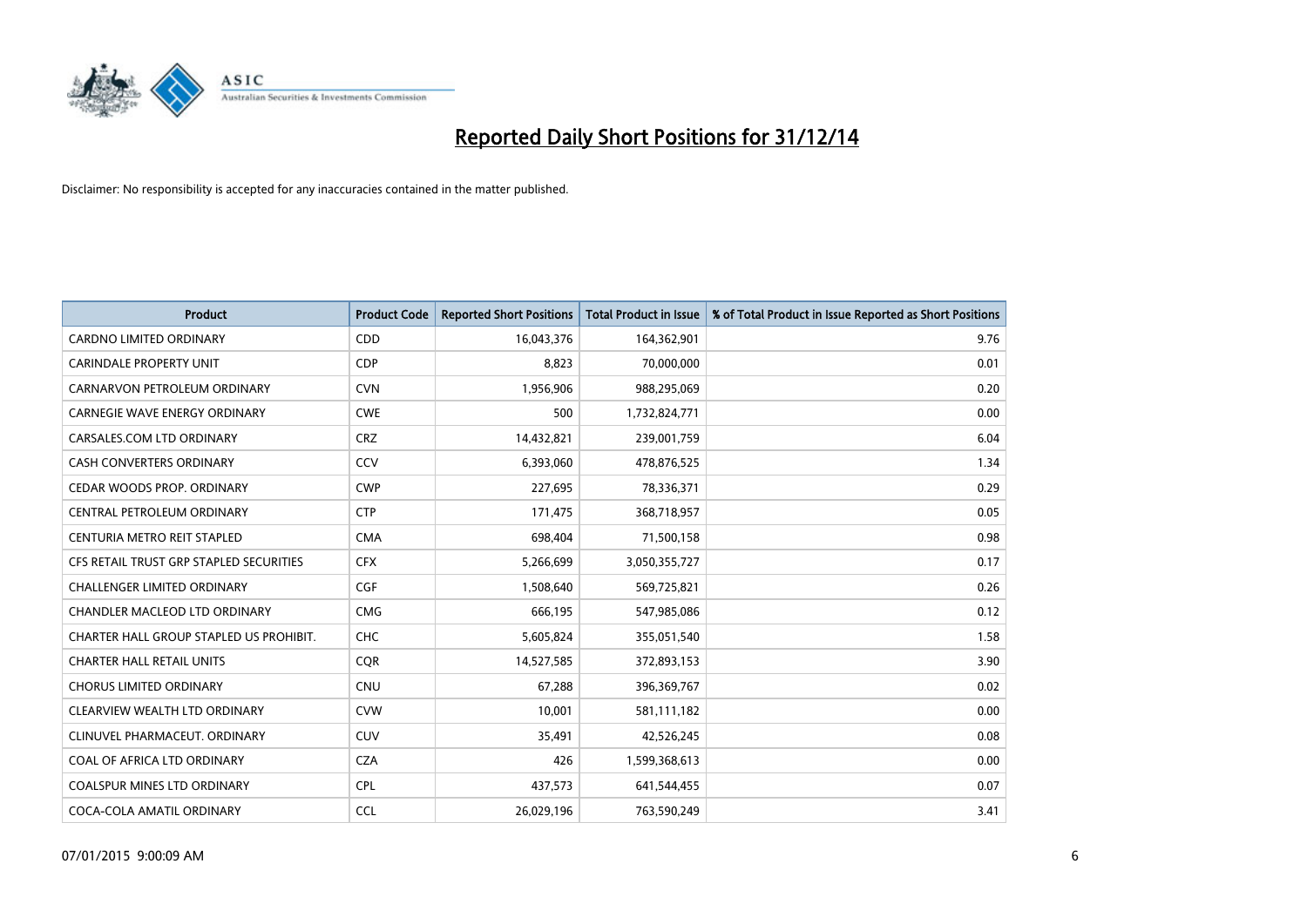

| <b>Product</b>                          | <b>Product Code</b> | <b>Reported Short Positions</b> | <b>Total Product in Issue</b> | % of Total Product in Issue Reported as Short Positions |
|-----------------------------------------|---------------------|---------------------------------|-------------------------------|---------------------------------------------------------|
| <b>COCHLEAR LIMITED ORDINARY</b>        | COH                 | 5,794,706                       | 57,081,775                    | 10.15                                                   |
| COCKATOO COAL ORDINARY                  | <b>COK</b>          | 167,987                         | 4,560,196,928                 | 0.00                                                    |
| <b>CODAN LIMITED ORDINARY</b>           | <b>CDA</b>          | 96,870                          | 176,969,924                   | 0.05                                                    |
| <b>COFFEY INTERNATIONAL ORDINARY</b>    | <b>COF</b>          | 6,077                           | 255,833,165                   | 0.00                                                    |
| <b>COKAL LTD ORDINARY</b>               | <b>CKA</b>          | 6,820                           | 471,487,926                   | 0.00                                                    |
| <b>COLLECTION HOUSE ORDINARY</b>        | <b>CLH</b>          | 2,740,615                       | 130,443,227                   | 2.10                                                    |
| <b>COLLINS FOODS LTD ORDINARY</b>       | <b>CKF</b>          | 9,693                           | 93,000,003                    | 0.01                                                    |
| COMMONWEALTH BANK, ORDINARY             | <b>CBA</b>          | 20,394,720                      | 1,621,319,194                 | 1.26                                                    |
| <b>COMPASS RESOURCES ORDINARY</b>       | <b>CMR</b>          | 7,472                           | 1,403,744,100                 | 0.00                                                    |
| <b>COMPUTERSHARE LTD ORDINARY</b>       | <b>CPU</b>          | 6,838,290                       | 556,203,079                   | 1.23                                                    |
| COOPER ENERGY LTD ORDINARY              | <b>COE</b>          | 98,886                          | 329,883,505                   | 0.03                                                    |
| <b>CORP TRAVEL LIMITED ORDINARY</b>     | <b>CTD</b>          | 707,398                         | 90,517,621                    | 0.78                                                    |
| <b>COVER-MORE GRP LTD ORDINARY</b>      | <b>CVO</b>          | 4,528,056                       | 317,750,000                   | 1.43                                                    |
| <b>CREDIT CORP GROUP ORDINARY</b>       | <b>CCP</b>          | 412,039                         | 46,296,407                    | 0.89                                                    |
| <b>CROMWELL PROP STAPLED SECURITIES</b> | <b>CMW</b>          | 8,919,223                       | 1,735,299,783                 | 0.51                                                    |
| CROWN RESORTS LTD ORDINARY              | <b>CWN</b>          | 12,604,772                      | 728,394,185                   | 1.73                                                    |
| <b>CSG LIMITED ORDINARY</b>             | <b>CSV</b>          | 486,742                         | 284,148,839                   | 0.17                                                    |
| <b>CSL LIMITED ORDINARY</b>             | <b>CSL</b>          | 1,007,091                       | 474,524,527                   | 0.21                                                    |
| <b>CSR LIMITED ORDINARY</b>             | <b>CSR</b>          | 12,567,422                      | 506,000,315                   | 2.48                                                    |
| <b>CUDECO LIMITED ORDINARY</b>          | CDU                 | 9,791,237                       | 243,055,501                   | 4.03                                                    |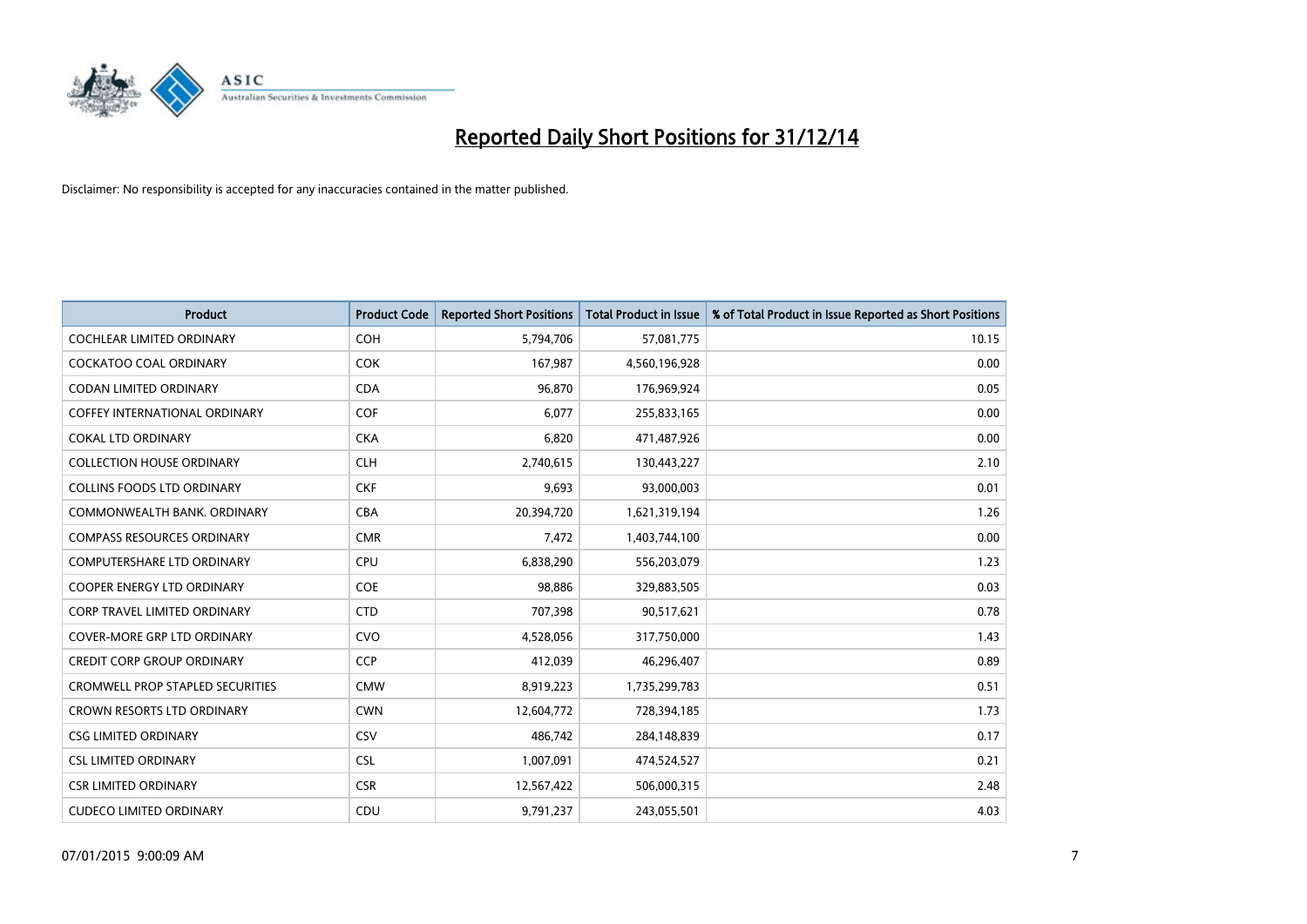

| <b>Product</b>                       | <b>Product Code</b> | <b>Reported Short Positions</b> | <b>Total Product in Issue</b> | % of Total Product in Issue Reported as Short Positions |
|--------------------------------------|---------------------|---------------------------------|-------------------------------|---------------------------------------------------------|
| DATA#3 LIMITED ORDINARY              | <b>DTL</b>          | 30,759                          | 153,974,950                   | 0.02                                                    |
| DECMIL GROUP LIMITED ORDINARY        | <b>DCG</b>          | 995,330                         | 168,657,794                   | 0.59                                                    |
| DEEP YELLOW LIMITED ORDINARY         | <b>DYL</b>          | 1,002                           | 1,899,361,295                 | 0.00                                                    |
| DEVINE LIMITED ORDINARY              | <b>DVN</b>          | 2,000                           | 158,730,556                   | 0.00                                                    |
| DEXUS PROPERTY GROUP STAPLED UNITS   | <b>DXS</b>          | 1,161,554                       | 905,531,797                   | 0.13                                                    |
| DICK SMITH HLDGS ORDINARY            | <b>DSH</b>          | 16,719,909                      | 236,511,364                   | 7.07                                                    |
| DISCOVERY METALS LTD ORDINARY        | <b>DML</b>          | 445,184                         | 644,039,581                   | 0.07                                                    |
| DOMINO PIZZA ENTERPR ORDINARY        | <b>DMP</b>          | 1,503,987                       | 86,160,773                    | 1.75                                                    |
| DONACO INTERNATIONAL ORDINARY        | <b>DNA</b>          | 9,245,370                       | 460,505,113                   | 2.01                                                    |
| DORAY MINERALS LTD ORDINARY          | <b>DRM</b>          | 111,533                         | 167,084,256                   | 0.07                                                    |
| DOWNER EDI LIMITED ORDINARY          | <b>DOW</b>          | 26,486,761                      | 435,399,975                   | 6.08                                                    |
| DRILLSEARCH ENERGY ORDINARY          | <b>DLS</b>          | 13,640,751                      | 461,101,450                   | 2.96                                                    |
| DUET GROUP STAPLED US PROHIBIT.      | <b>DUE</b>          | 19,551,298                      | 1,493,678,915                 | 1.31                                                    |
| DULUXGROUP LIMITED ORDINARY          | <b>DLX</b>          | 2,975,295                       | 388,543,268                   | 0.77                                                    |
| ECHO ENTERTAINMENT ORDINARY          | EGP                 | 10,941,783                      | 825,672,730                   | 1.33                                                    |
| ELDERS LIMITED DEFERRED SETTLEMENT   | <b>ELDDA</b>        | 805,219                         | 83,723,251                    | 0.96                                                    |
| <b>EMECO HOLDINGS ORDINARY</b>       | <b>EHL</b>          | 11,444,431                      | 599,675,707                   | 1.91                                                    |
| <b>ENDEAVOUR MIN CORP CDI 1:1</b>    | <b>EVR</b>          | 11,405                          | 49,121,346                    | 0.02                                                    |
| <b>ENERGY RESOURCES ORDINARY 'A'</b> | <b>ERA</b>          | 11,989,193                      | 517,725,062                   | 2.32                                                    |
| <b>ENERGY WORLD CORPOR. ORDINARY</b> | <b>EWC</b>          | 47,679,397                      | 1,734,166,672                 | 2.75                                                    |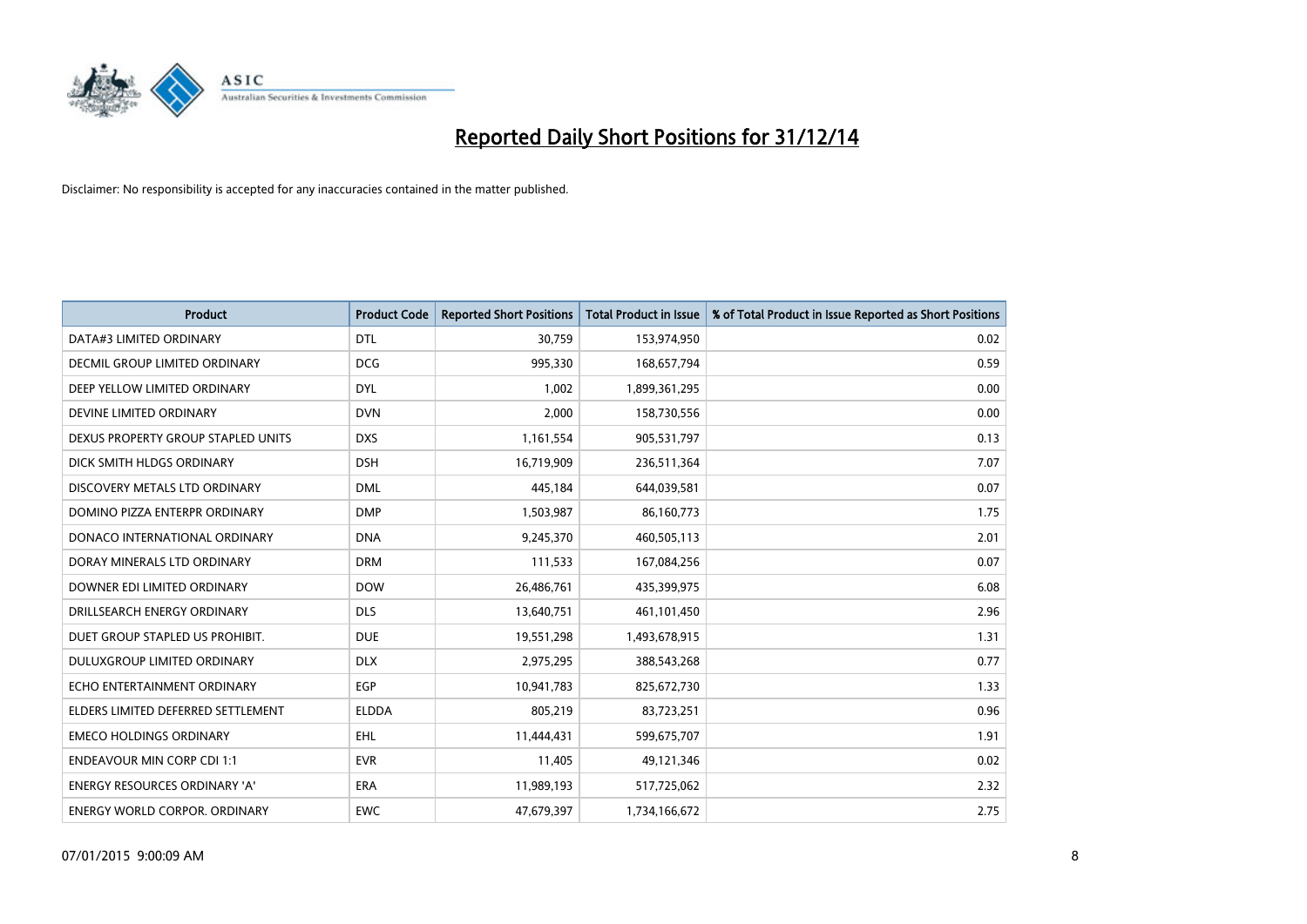

| <b>Product</b>                         | <b>Product Code</b> | <b>Reported Short Positions</b> | <b>Total Product in Issue</b> | % of Total Product in Issue Reported as Short Positions |
|----------------------------------------|---------------------|---------------------------------|-------------------------------|---------------------------------------------------------|
| <b>ENSOGO LIMITED ORDINARY</b>         | E88                 | 212,388                         | 426,069,834                   | 0.05                                                    |
| EQUATORIAL RES LTD ORDINARY            | EQX                 | 33                              | 124,445,353                   | 0.00                                                    |
| EQUITY TRUSTEES ORDINARY               | EQT                 | 43,145                          | 19,269,445                    | 0.22                                                    |
| ERM POWER LIMITED ORDINARY             | <b>EPW</b>          | 1,431,965                       | 241,477,698                   | 0.59                                                    |
| ESTIA HEALTH LTD ORDINARY              | <b>EHE</b>          | 218,183                         | 180,885,580                   | 0.12                                                    |
| EVOLUTION MINING LTD ORDINARY          | <b>EVN</b>          | 31,990,791                      | 714,921,647                   | 4.47                                                    |
| FAIRFAX MEDIA LTD ORDINARY             | <b>FXI</b>          | 50,412,989                      | 2,351,955,725                 | 2.14                                                    |
| <b>FANTASTIC HOLDINGS ORDINARY</b>     | <b>FAN</b>          | 14,643                          | 103,257,398                   | 0.01                                                    |
| <b>FAR LTD ORDINARY</b>                | <b>FAR</b>          | 16,890,151                      | 3,126,808,427                 | 0.54                                                    |
| FEDERATION CNTRES ORD/UNIT STAPLED SEC | <b>FDC</b>          | 2,441,498                       | 1,427,641,565                 | 0.17                                                    |
| FINBAR GROUP LIMITED ORDINARY          | FRI                 | 7,447                           | 228,720,815                   | 0.00                                                    |
| FISHER & PAYKEL H. ORDINARY            | <b>FPH</b>          | 621,274                         | 557,847,151                   | 0.11                                                    |
| FLEETWOOD CORP ORDINARY                | <b>FWD</b>          | 1,489,132                       | 61,039,412                    | 2.44                                                    |
| FLETCHER BUILDING ORDINARY             | <b>FBU</b>          | 2,219,492                       | 687,854,788                   | 0.32                                                    |
| FLEXIGROUP LIMITED ORDINARY            | <b>FXL</b>          | 7,826,249                       | 304,096,060                   | 2.57                                                    |
| FLIGHT CENTRE TRAVEL ORDINARY          | <b>FLT</b>          | 6,218,152                       | 100,718,401                   | 6.17                                                    |
| FLINDERS MINES LTD ORDINARY            | <b>FMS</b>          | 165,000                         | 2,762,995,689                 | 0.01                                                    |
| FOCUS MINERALS LTD ORDINARY            | <b>FML</b>          | 6,662,330                       | 9,137,375,877                 | 0.07                                                    |
| <b>FOLKESTONE EDU TRUST UNITS</b>      | <b>FET</b>          | 20,111                          | 205,992,922                   | 0.01                                                    |
| FONTERRA SHARE FUND ORDINARY UNITS     | <b>FSF</b>          | 109,403                         | 121,486,490                   | 0.09                                                    |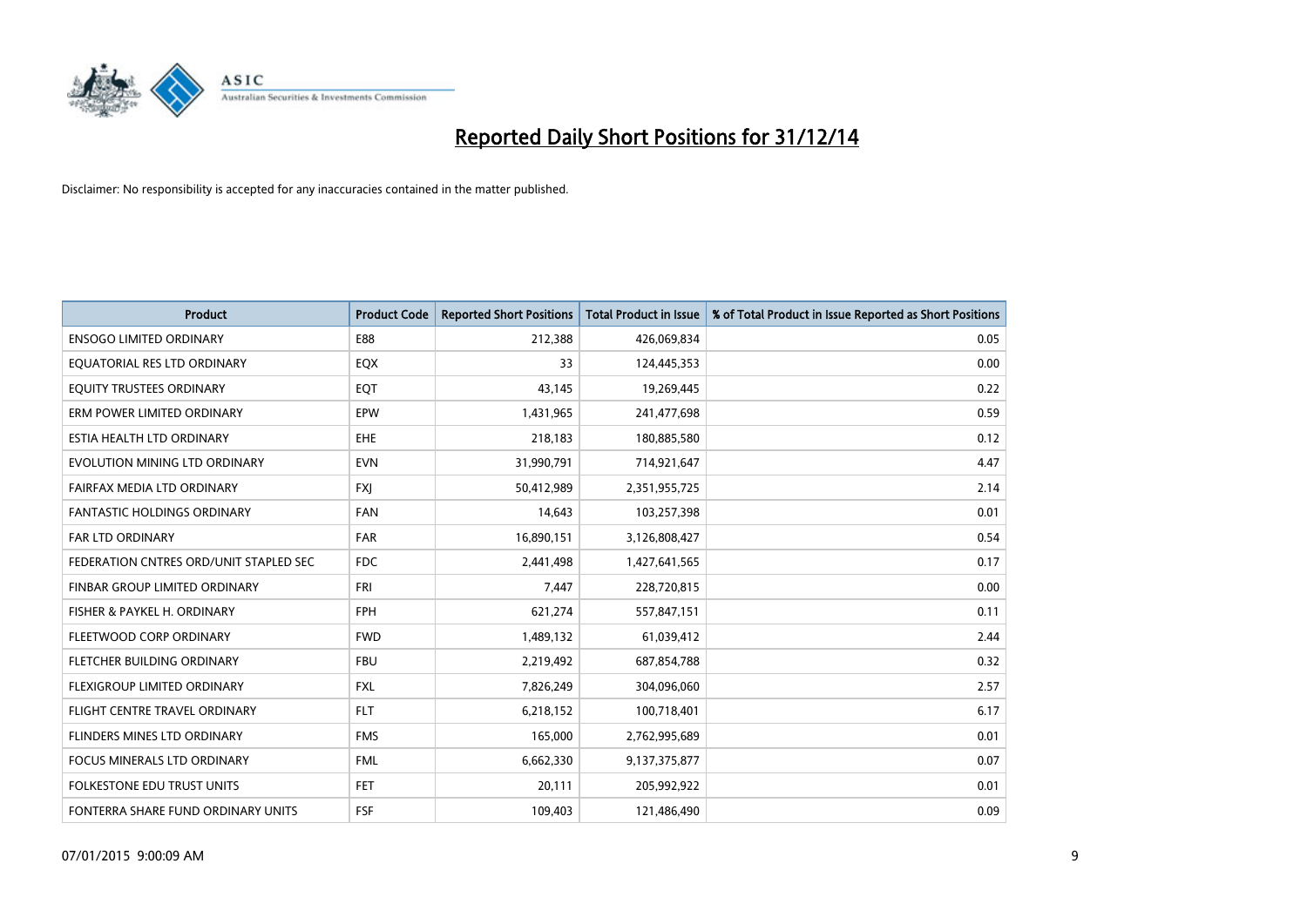

| <b>Product</b>                             | <b>Product Code</b> | <b>Reported Short Positions</b> | <b>Total Product in Issue</b> | % of Total Product in Issue Reported as Short Positions |
|--------------------------------------------|---------------------|---------------------------------|-------------------------------|---------------------------------------------------------|
| <b>FORTESCUE METALS GRP ORDINARY</b>       | <b>FMG</b>          | 294,644,594                     | 3,113,798,151                 | 9.46                                                    |
| FREEDOM FOOD LTD ORDINARY                  | <b>FNP</b>          | 40,793                          | 152,689,663                   | 0.03                                                    |
| <b>FUNTASTIC LIMITED ORDINARY</b>          | <b>FUN</b>          | 370,000                         | 669,869,723                   | 0.06                                                    |
| <b>G.U.D. HOLDINGS ORDINARY</b>            | GUD                 | 3,057,398                       | 70,939,492                    | 4.31                                                    |
| <b>G8 EDUCATION LIMITED ORDINARY</b>       | <b>GEM</b>          | 12,879,927                      | 353,691,630                   | 3.64                                                    |
| <b>GALAXY RESOURCES ORDINARY</b>           | GXY                 | 1,430,443                       | 1,064,622,267                 | 0.13                                                    |
| <b>GBST HOLDINGS ORDINARY</b>              | GBT                 | 10,367                          | 66,561,725                    | 0.02                                                    |
| <b>GDI PROPERTY GRP STAPLED SECURITIES</b> | GDI                 | 293,794                         | 567,575,025                   | 0.05                                                    |
| <b>GENESIS ENERGY LTD ORDINARY</b>         | <b>GNE</b>          | 1,000                           | 1,000,000,000                 | 0.00                                                    |
| <b>GENETIC TECHNOLOGIES ORDINARY</b>       | GTG                 | 3,167,280                       | 820,849,917                   | 0.39                                                    |
| <b>GENTRACK GROUP LTD ORDINARY</b>         | <b>GTK</b>          | 3,000                           | 72,699,510                    | 0.00                                                    |
| <b>GENWORTH MORTGAGE ORDINARY</b>          | <b>GMA</b>          | 13,672,626                      | 650,000,000                   | 2.10                                                    |
| <b>GEODYNAMICS LIMITED ORDINARY</b>        | GDY                 | 819                             | 435,880,130                   | 0.00                                                    |
| <b>GINDALBIE METALS LTD ORDINARY</b>       | GBG                 | 32,646,256                      | 1,495,306,811                 | 2.18                                                    |
| <b>GODFREYS GRP LTD ORDINARY</b>           | GFY                 | 419,535                         | 40,298,056                    | 1.04                                                    |
| <b>GOLD ROAD RES LTD ORDINARY</b>          | GOR                 | 2,165,391                       | 594,881,822                   | 0.36                                                    |
| <b>GOODMAN FIELDER. ORDINARY</b>           | <b>GFF</b>          | 4,436,236                       | 1,955,559,207                 | 0.23                                                    |
| <b>GOODMAN GROUP STAPLED</b>               | <b>GMG</b>          | 13,730,505                      | 1,745,460,061                 | 0.79                                                    |
| <b>GPT GROUP STAPLED SEC.</b>              | <b>GPT</b>          | 5,105,325                       | 1,685,460,955                 | 0.30                                                    |
| <b>GRAINCORP LIMITED A CLASS ORDINARY</b>  | <b>GNC</b>          | 15,747,735                      | 228,855,628                   | 6.88                                                    |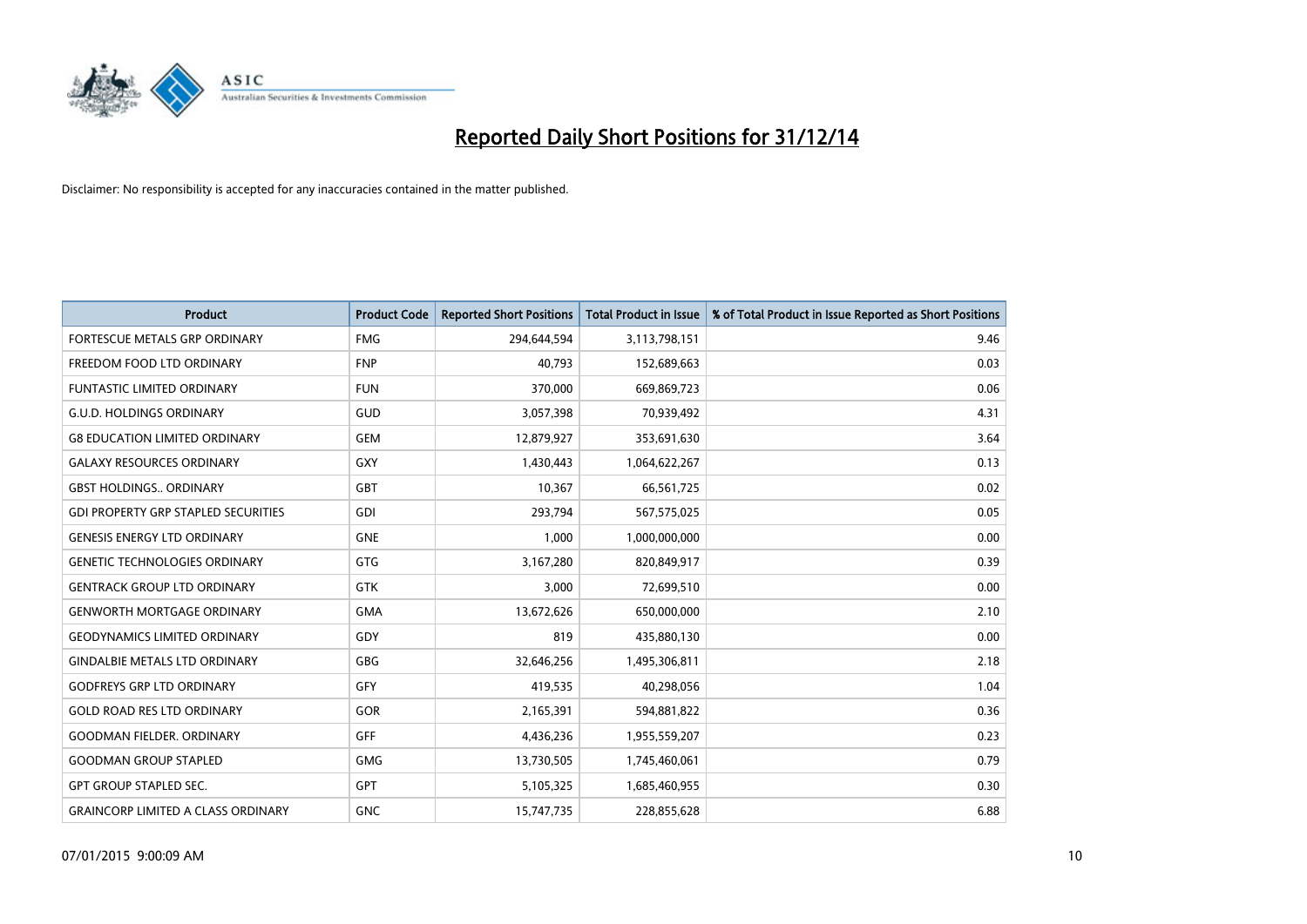

| Product                                          | <b>Product Code</b> | <b>Reported Short Positions</b> | <b>Total Product in Issue</b> | % of Total Product in Issue Reported as Short Positions |
|--------------------------------------------------|---------------------|---------------------------------|-------------------------------|---------------------------------------------------------|
| <b>GRANGE RESOURCES, ORDINARY</b>                | GRR                 | 11,672,030                      | 1,157,097,869                 | 1.01                                                    |
| <b>GREENCROSS LIMITED ORDINARY</b>               | GXL                 | 2,463,001                       | 111,447,503                   | 2.21                                                    |
| <b>GREENLAND MIN EN LTD ORDINARY</b>             | GGG                 | 3,585,415                       | 669,389,552                   | 0.54                                                    |
| <b>GREENLAND MIN EN LTD RIGHTS 26-JUN-14</b>     | GGGR                | 3,842                           | 88,685,050                    | 0.00                                                    |
| <b>GROWTHPOINT PROPERTY ORD/UNIT STAPLED SEC</b> | GOZ                 | 2,088,384                       | 554,602,697                   | 0.38                                                    |
| <b>GRYPHON MINERALS LTD ORDINARY</b>             | GRY                 | 2,104,093                       | 401,185,424                   | 0.52                                                    |
| <b>GUILDFORD COAL LTD ORDINARY</b>               | <b>GUF</b>          | 77.890                          | 917,612,681                   | 0.01                                                    |
| <b>GWA GROUP LTD ORDINARY</b>                    | <b>GWA</b>          | 15,911,864                      | 306,533,770                   | 5.19                                                    |
| HANSEN TECHNOLOGIES ORDINARY                     | <b>HSN</b>          | 20,282                          | 163,214,381                   | 0.01                                                    |
| <b>HARVEY NORMAN ORDINARY</b>                    | <b>HVN</b>          | 46,245,752                      | 1,110,603,911                 | 4.16                                                    |
| HEALTHSCOPE LIMITED. ORDINARY                    | <b>HSO</b>          | 15,575,105                      | 1,732,094,838                 | 0.90                                                    |
| <b>HENDERSON GROUP CDI 1:1</b>                   | HGG                 | 3,688,921                       | 776,451,740                   | 0.48                                                    |
| HFA HOLDINGS LIMITED ORDINARY                    | <b>HFA</b>          | 308                             | 162,147,897                   | 0.00                                                    |
| <b>HIGHLANDS PACIFIC ORDINARY</b>                | <b>HIG</b>          | 3,153                           | 918,694,336                   | 0.00                                                    |
| HILLGROVE RES LTD ORDINARY                       | <b>HGO</b>          | 133,291                         | 147,711,123                   | 0.09                                                    |
| <b>HILLS LTD ORDINARY</b>                        | <b>HIL</b>          | 1,201,319                       | 231,985,526                   | 0.52                                                    |
| HORIZON OIL LIMITED ORDINARY                     | <b>HZN</b>          | 35,078,973                      | 1,301,981,265                 | 2.69                                                    |
| HOTEL PROPERTY STAPLED                           | <b>HPI</b>          | 218,296                         | 146, 105, 439                 | 0.15                                                    |
| HUON AQUACULTURE GRP ORDINARY                    | <b>HUO</b>          | 905,261                         | 87,337,207                    | 1.04                                                    |
| <b>ICAR ASIA LTD ORDINARY</b>                    | ICQ                 | 424,524                         | 217,769,656                   | 0.19                                                    |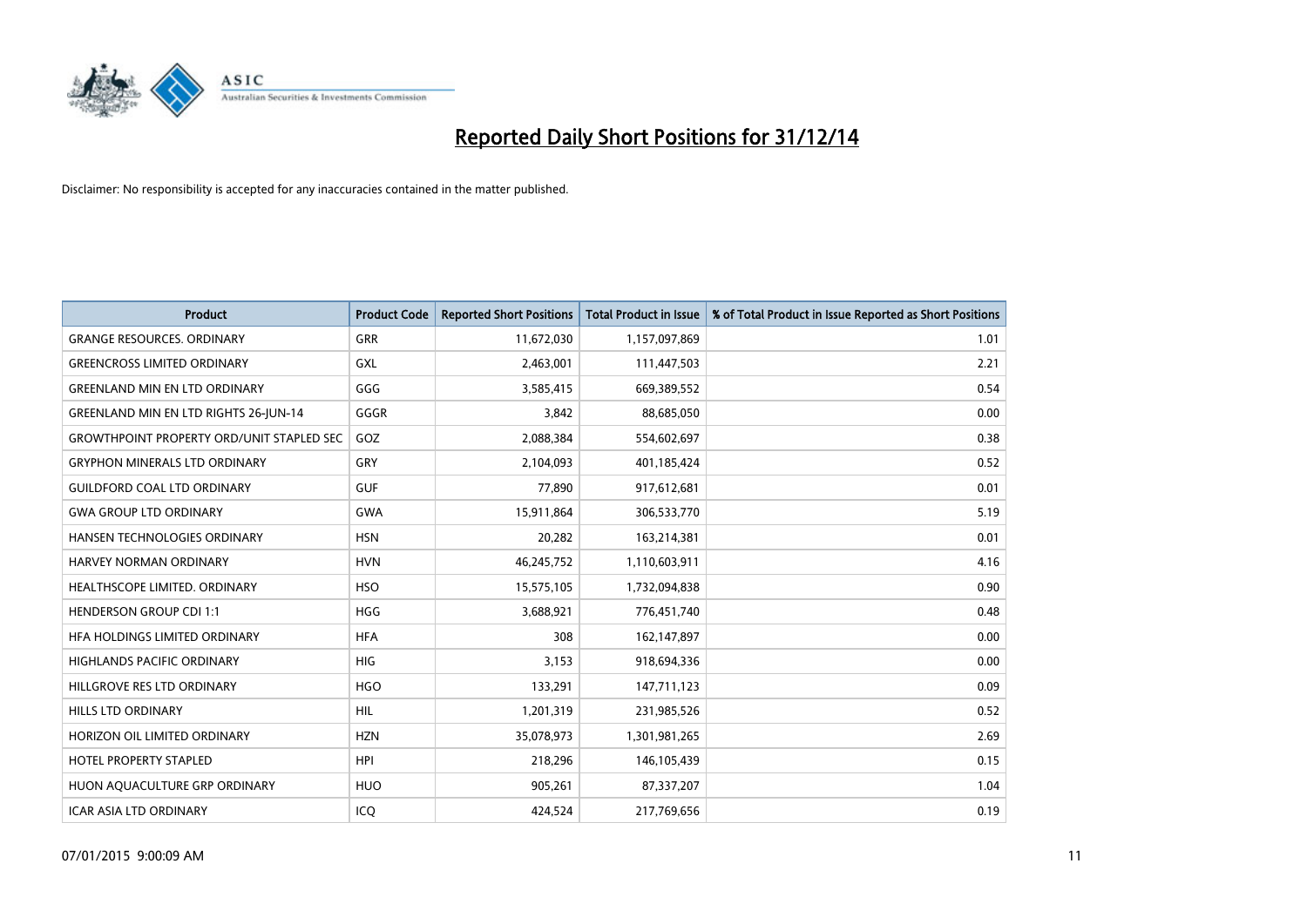

| <b>Product</b>                                | <b>Product Code</b> | <b>Reported Short Positions</b> | <b>Total Product in Issue</b> | % of Total Product in Issue Reported as Short Positions |
|-----------------------------------------------|---------------------|---------------------------------|-------------------------------|---------------------------------------------------------|
| <b>ICON ENERGY LIMITED ORDINARY</b>           | <b>ICN</b>          | 100,000                         | 618,717,503                   | 0.02                                                    |
| <b>IINET LIMITED ORDINARY</b>                 | <b>IIN</b>          | 7,770,276                       | 162, 163, 526                 | 4.79                                                    |
| <b>ILUKA RESOURCES ORDINARY</b>               | ILU                 | 19,295,884                      | 418,700,517                   | 4.61                                                    |
| <b>IMDEX LIMITED ORDINARY</b>                 | <b>IMD</b>          | 2,003,813                       | 216,203,136                   | 0.93                                                    |
| IMF BENTHAM LTD ORDINARY                      | <b>IMF</b>          | 4,327,536                       | 166,580,957                   | 2.60                                                    |
| <b>IMPEDIMED LIMITED ORDINARY</b>             | <b>IPD</b>          | 4,608                           | 292,942,957                   | 0.00                                                    |
| <b>INCITEC PIVOT ORDINARY</b>                 | IPL                 | 30,256,645                      | 1,675,621,466                 | 1.81                                                    |
| INDEPENDENCE GROUP ORDINARY                   | <b>IGO</b>          | 2,140,543                       | 234,256,573                   | 0.91                                                    |
| <b>INDOPHIL RESOURCES ORDINARY</b>            | <b>IRN</b>          | 6,214,501                       | 1,203,146,194                 | 0.52                                                    |
| <b>INDUSTRIA REIT STAPLED</b>                 | <b>IDR</b>          | 406,137                         | 125,000,001                   | 0.32                                                    |
| <b>INFIGEN ENERGY STAPLED SECURITIES</b>      | <b>IFN</b>          | 3,093,899                       | 767,887,581                   | 0.40                                                    |
| <b>INFOMEDIA LTD ORDINARY</b>                 | IFM                 | 836,049                         | 307,127,687                   | 0.27                                                    |
| <b>INGENIA GROUP STAPLED SECURITIES</b>       | <b>INA</b>          | 9,848,452                       | 878,851,910                   | 1.12                                                    |
| <b>INSURANCE AUSTRALIA ORDINARY</b>           | IAG                 | 7,819,912                       | 2,341,618,048                 | 0.33                                                    |
| <b>INTREPID MINES ORDINARY</b>                | <b>IAU</b>          | 618,311                         | 369,869,196                   | 0.17                                                    |
| <b>INVESTA OFFICE FUND STAPLED SECURITIES</b> | <b>IOF</b>          | 694,937                         | 614,047,458                   | 0.11                                                    |
| <b>INVOCARE LIMITED ORDINARY</b>              | <b>IVC</b>          | 3,702,374                       | 110,030,298                   | 3.36                                                    |
| <b>IOOF HOLDINGS LTD ORDINARY</b>             | IFL                 | 13,938,631                      | 300,133,752                   | 4.64                                                    |
| <b>IPH LIMITED ORDINARY</b>                   | <b>IPH</b>          | 548,406                         | 157,559,499                   | 0.35                                                    |
| <b>IPROPERTY GROUP LTD ORDINARY</b>           | IPP                 | 1,994,979                       | 186,703,204                   | 1.07                                                    |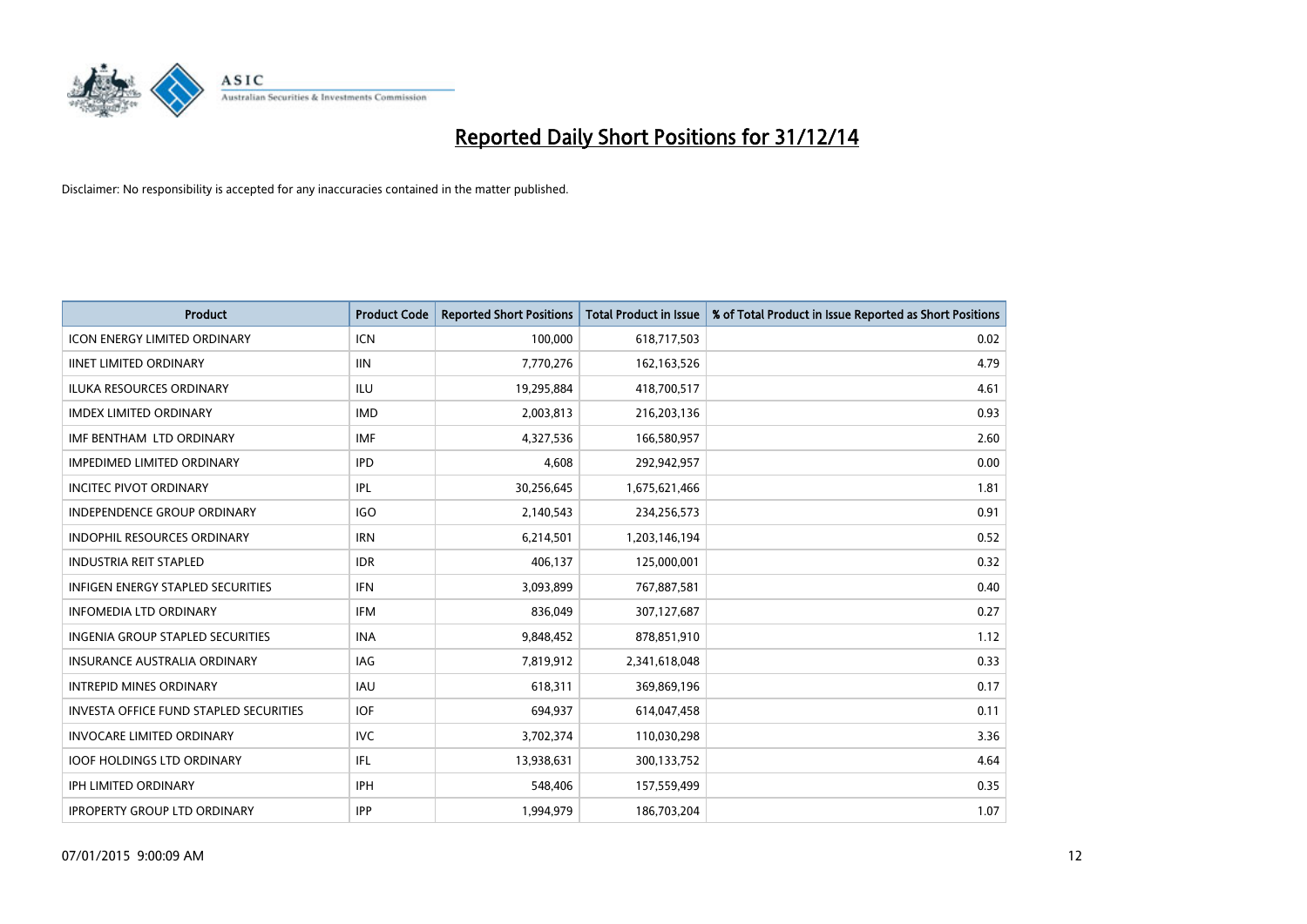

| <b>Product</b>                           | <b>Product Code</b> | <b>Reported Short Positions</b> | <b>Total Product in Issue</b> | % of Total Product in Issue Reported as Short Positions |
|------------------------------------------|---------------------|---------------------------------|-------------------------------|---------------------------------------------------------|
| <b>IRESS LIMITED ORDINARY</b>            | <b>IRE</b>          | 5,847,335                       | 159,097,319                   | 3.68                                                    |
| <b>ISELECT LTD ORDINARY</b>              | <b>ISU</b>          | 1,268,586                       | 261,489,894                   | 0.49                                                    |
| <b>ISENTIA GROUP LTD ORDINARY</b>        | <b>ISD</b>          | 384,674                         | 200,000,001                   | 0.19                                                    |
| <b>ISENTRIC LTD. ORDINARY</b>            | ICU                 | 74,064                          | 77,362,962                    | 0.10                                                    |
| ISHS GLOBAL CONS ETF CDI 1:1             | IXI                 | 1,359                           | 4,750,000                     | 0.03                                                    |
| JAMES HARDIE INDUST CHESS DEPOSITARY INT | <b>IHX</b>          | 9,973,754                       | 445,229,454                   | 2.24                                                    |
| JAPARA HEALTHCARE LT ORDINARY            | <b>IHC</b>          | 13,265,675                      | 263,046,592                   | 5.04                                                    |
| <b>JB HI-FI LIMITED ORDINARY</b>         | <b>IBH</b>          | 12,779,967                      | 98,950,309                    | 12.92                                                   |
| KAROON GAS AUSTRALIA ORDINARY            | <b>KAR</b>          | 17,083,062                      | 250,085,718                   | 6.83                                                    |
| KATHMANDU HOLD LTD ORDINARY              | <b>KMD</b>          | 4,969,817                       | 201,484,583                   | 2.47                                                    |
| <b>KBL MINING LIMITED ORDINARY</b>       | <b>KBL</b>          | 1,820                           | 396,535,629                   | 0.00                                                    |
| KINGSGATE CONSOLID. ORDINARY             | <b>KCN</b>          | 20,921,181                      | 223,584,937                   | 9.36                                                    |
| KINGSROSE MINING LTD ORDINARY            | <b>KRM</b>          | 414,490                         | 358,611,493                   | 0.12                                                    |
| LEIGHTON HOLDINGS ORDINARY               | LEI                 | 6,471,922                       | 338,503,563                   | 1.91                                                    |
| LEND LEASE GROUP UNIT/ORD STAPLED        | <b>LLC</b>          | 1,922,413                       | 579,596,726                   | 0.33                                                    |
| LIFESTYLE COMMUNIT. ORDINARY             | LIC                 | 25,000                          | 101,220,131                   | 0.02                                                    |
| LIQUEFIED NATURAL ORDINARY               | LNG                 | 12,300,766                      | 462,223,201                   | 2.66                                                    |
| <b>LOGICAMMS LIMITED ORDINARY</b>        | <b>LCM</b>          | 21,783                          | 71,178,179                    | 0.03                                                    |
| LONESTAR RESO LTD ORDINARY               | <b>LNR</b>          | 107,183                         | 752,187,211                   | 0.01                                                    |
| LUCAPA DIAMOND LTD ORDINARY              | <b>LOM</b>          | 5,282                           | 181,872,742                   | 0.00                                                    |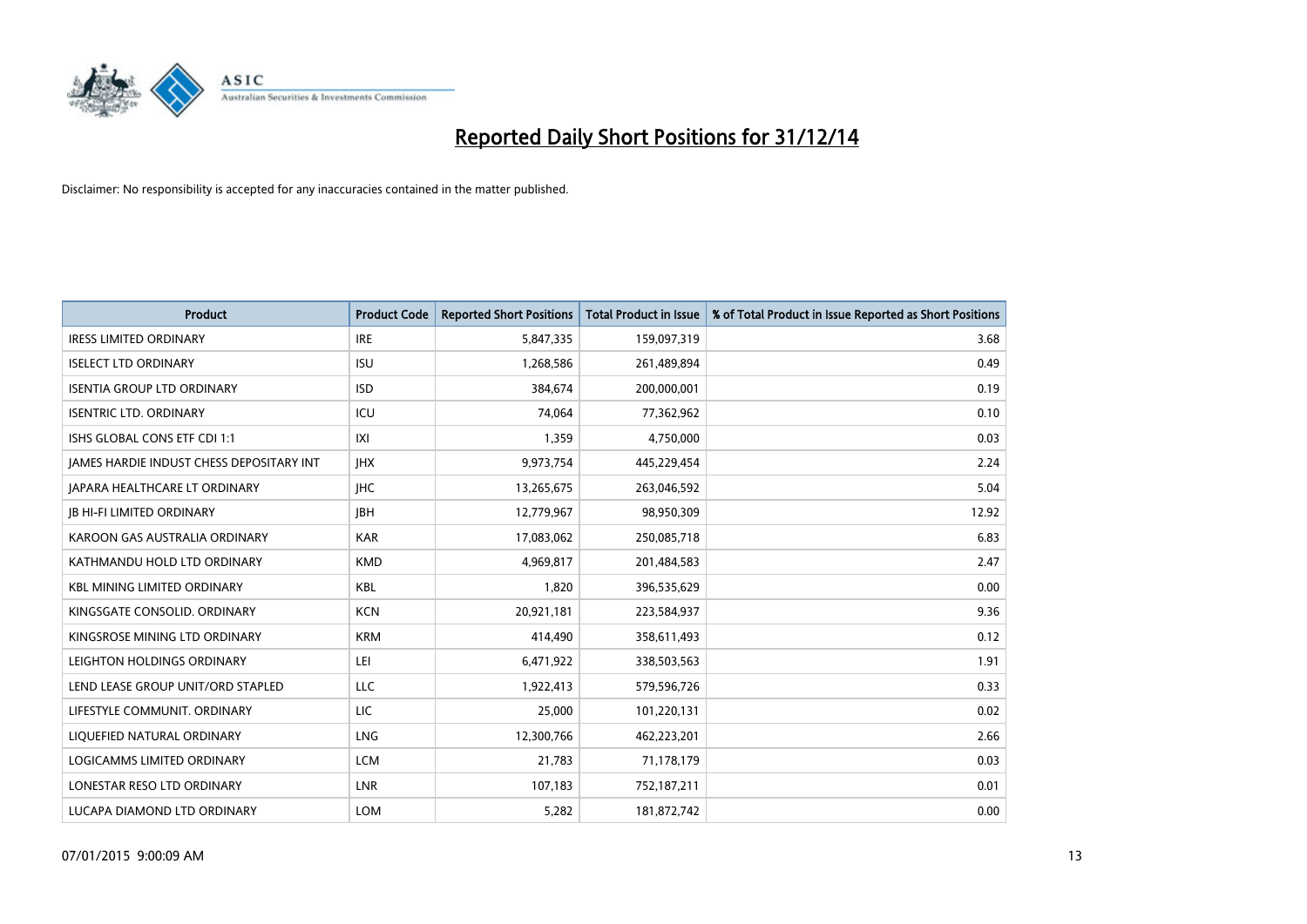

| <b>Product</b>                        | <b>Product Code</b> | <b>Reported Short Positions</b> | <b>Total Product in Issue</b> | % of Total Product in Issue Reported as Short Positions |
|---------------------------------------|---------------------|---------------------------------|-------------------------------|---------------------------------------------------------|
| LYNAS CORPORATION ORDINARY            | <b>LYC</b>          | 74,223,110                      | 3,370,955,034                 | 2.20                                                    |
| <b>M2 GRP LTD ORDINARY</b>            | <b>MTU</b>          | 3,068,033                       | 181,905,060                   | 1.69                                                    |
| <b>MACA LIMITED ORDINARY</b>          | <b>MLD</b>          | 498,194                         | 232,676,373                   | 0.21                                                    |
| <b>MACMAHON HOLDINGS ORDINARY</b>     | <b>MAH</b>          | 2,582,174                       | 1,261,699,966                 | 0.20                                                    |
| MACO ATLAS ROADS GRP ORDINARY STAPLED | <b>MOA</b>          | 12,599,335                      | 511,538,852                   | 2.46                                                    |
| MACQUARIE GROUP LTD ORDINARY          | <b>MQG</b>          | 347,691                         | 324,342,024                   | 0.11                                                    |
| MAGELLAN FIN GRP LTD ORDINARY         | <b>MFG</b>          | 2,057,805                       | 159,818,691                   | 1.29                                                    |
| MANTRA GROUP LTD ORDINARY             | <b>MTR</b>          | 4,393,082                       | 249,471,229                   | 1.76                                                    |
| <b>MATRIX C &amp; E LTD ORDINARY</b>  | <b>MCE</b>          | 2,565,538                       | 94,555,428                    | 2.71                                                    |
| MAVERICK DRILLING ORDINARY            | MAD                 | 1,755,304                       | 544,321,602                   | 0.32                                                    |
| MAXITRANS INDUSTRIES ORDINARY         | <b>MXI</b>          | 14,089                          | 185,075,653                   | 0.01                                                    |
| MAYNE PHARMA LTD ORDINARY             | <b>MYX</b>          | 16,964,030                      | 591,881,071                   | 2.87                                                    |
| MCMILLAN SHAKESPEARE ORDINARY         | <b>MMS</b>          | 805,320                         | 77,525,801                    | 1.04                                                    |
| <b>MCPHERSON'S LTD ORDINARY</b>       | <b>MCP</b>          | 10,001                          | 96,684,407                    | 0.01                                                    |
| MEDIBANK PRIVATE LTD ORDINARY         | <b>MPL</b>          | 52,102,515                      | 2,754,003,240                 | 1.89                                                    |
| MEDUSA MINING LTD ORDINARY            | <b>MML</b>          | 12,728,699                      | 207,794,301                   | 6.13                                                    |
| MEO AUSTRALIA LTD ORDINARY            | MEO                 | 411,000                         | 750,488,387                   | 0.05                                                    |
| MERIDIAN ENERGY INSTALMENT RECEIPTS   | <b>MEZCA</b>        | 200,000                         | 1,255,413,626                 | 0.02                                                    |
| MESOBLAST LIMITED ORDINARY            | <b>MSB</b>          | 25,235,981                      | 324,176,029                   | 7.78                                                    |
| METALS X LIMITED ORDINARY             | <b>MLX</b>          | 78,966                          | 413,957,186                   | 0.02                                                    |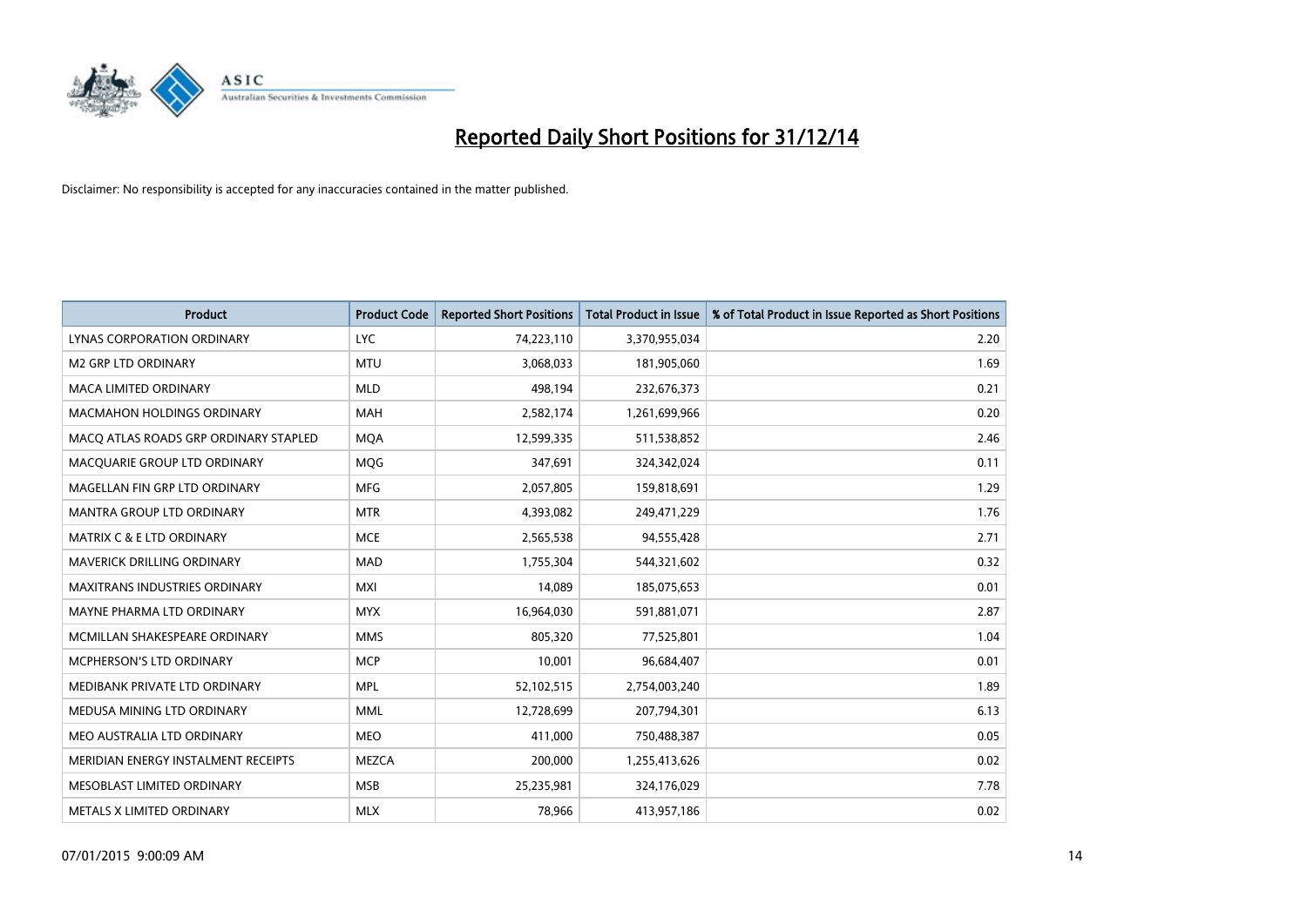

| <b>Product</b>                     | <b>Product Code</b> | <b>Reported Short Positions</b> | <b>Total Product in Issue</b> | % of Total Product in Issue Reported as Short Positions |
|------------------------------------|---------------------|---------------------------------|-------------------------------|---------------------------------------------------------|
| METCASH LIMITED ORDINARY           | <b>MTS</b>          | 97,923,079                      | 903,309,574                   | 10.84                                                   |
| METMINCO LIMITED ORDINARY          | <b>MNC</b>          | 22,000                          | 1,855,516,023                 | 0.00                                                    |
| <b>MIGHTY RIVER POWER ORDINARY</b> | <b>MYT</b>          | 1,758,966                       | 1,400,012,517                 | 0.13                                                    |
| MINCOR RESOURCES NL ORDINARY       | <b>MCR</b>          | 76,812                          | 188,208,274                   | 0.04                                                    |
| MINERAL DEPOSITS ORDINARY          | <b>MDL</b>          | 861,809                         | 103,676,341                   | 0.83                                                    |
| MINERAL RESOURCES, ORDINARY        | <b>MIN</b>          | 16,838,897                      | 187,270,274                   | 8.99                                                    |
| MINT PAYMENTS LTD ORDINARY         | <b>MNW</b>          | 27,180                          | 470,635,552                   | 0.01                                                    |
| MIRABELA NICKEL LTD ORDINARY       | <b>MBN</b>          | 2,012,293                       | 929,710,216                   | 0.22                                                    |
| MIRVAC GROUP STAPLED SECURITIES    | <b>MGR</b>          | 12,981,215                      | 3,697,197,370                 | 0.35                                                    |
| <b>MMAOFFSHOR ORDINARY</b>         | <b>MRM</b>          | 22,174,298                      | 368,666,221                   | 6.01                                                    |
| MOLOPO ENERGY LTD ORDINARY         | <b>MPO</b>          | 30,833                          | 248,705,730                   | 0.01                                                    |
| <b>MONADELPHOUS GROUP ORDINARY</b> | <b>MND</b>          | 6,955,518                       | 92,998,380                    | 7.48                                                    |
| MONASH IVF GROUP LTD ORDINARY      | <b>MVF</b>          | 680,556                         | 231,081,089                   | 0.29                                                    |
| MORTGAGE CHOICE LTD ORDINARY       | MOC                 | 19,705                          | 124,216,248                   | 0.02                                                    |
| <b>MOUNT GIBSON IRON ORDINARY</b>  | <b>MGX</b>          | 59,987,682                      | 1,090,805,085                 | 5.50                                                    |
| MULTIPLEX SITES SITES              | <b>MXUPA</b>        | 2,100                           | 4,500,000                     | 0.05                                                    |
| MYER HOLDINGS LTD ORDINARY         | <b>MYR</b>          | 95,642,854                      | 585,689,551                   | 16.33                                                   |
| MYSTATE LIMITED ORDINARY           | <b>MYS</b>          | 6,106                           | 87,283,417                    | 0.01                                                    |
| NANOSONICS LIMITED ORDINARY        | <b>NAN</b>          | 2,507,508                       | 264,362,826                   | 0.95                                                    |
| NATIONAL AUST. BANK ORDINARY       | <b>NAB</b>          | 9,247,445                       | 2,419,353,823                 | 0.38                                                    |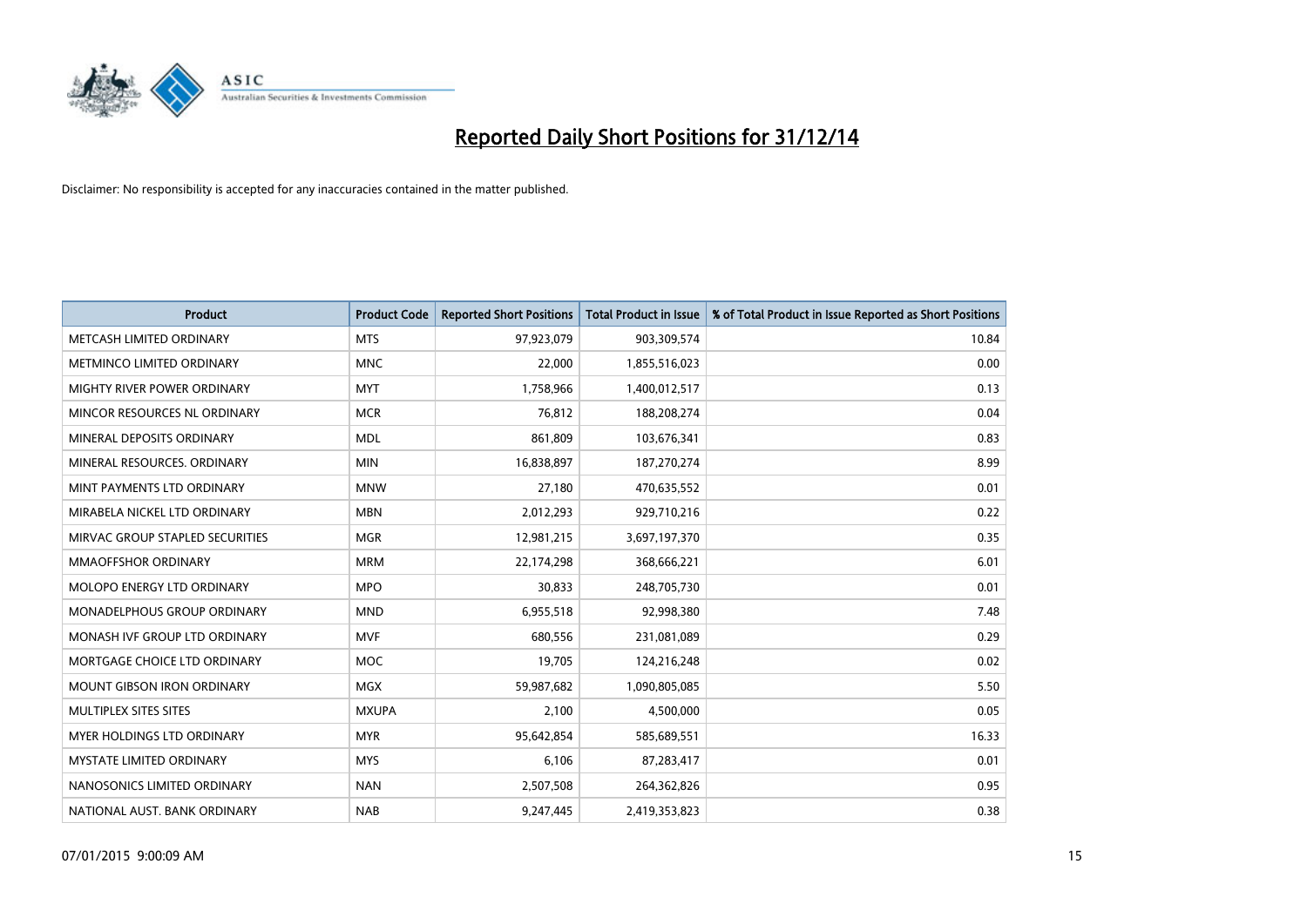

| <b>Product</b>                         | <b>Product Code</b> | <b>Reported Short Positions</b> | <b>Total Product in Issue</b> | % of Total Product in Issue Reported as Short Positions |
|----------------------------------------|---------------------|---------------------------------|-------------------------------|---------------------------------------------------------|
| NATIONAL STORAGE STAPLED               | <b>NSR</b>          | 1,807,297                       | 295,631,660                   | 0.61                                                    |
| NAVITAS LIMITED ORDINARY               | <b>NVT</b>          | 3,402,502                       | 376,037,813                   | 0.90                                                    |
| NEARMAP LTD ORDINARY                   | <b>NEA</b>          | 2,044,052                       | 348,196,101                   | 0.59                                                    |
| NEOMETALS LTD ORDINARY                 | <b>NMT</b>          | 2,000                           | 499,453,895                   | 0.00                                                    |
| NEON ENERGY LIMITED ORDINARY           | <b>NEN</b>          | 13,245                          | 553,037,848                   | 0.00                                                    |
| NEW HOPE CORPORATION ORDINARY          | <b>NHC</b>          | 1,346,663                       | 830,999,449                   | 0.16                                                    |
| NEWCREST MINING ORDINARY               | <b>NCM</b>          | 8,022,452                       | 766,510,971                   | 1.05                                                    |
| NEWS CORP A NON-VOTING CDI             | <b>NWSLV</b>        | 40,448                          | 2,852,304                     | 1.42                                                    |
| NEWS CORP B VOTING CDI                 | <b>NWS</b>          | 2,270,234                       | 37,331,492                    | 6.08                                                    |
| NEWSAT LIMITED ORDINARY                | <b>NWT</b>          | 6,459,713                       | 643,574,841                   | 1.00                                                    |
| NEXTDC LIMITED ORDINARY                | <b>NXT</b>          | 17,297,993                      | 193,154,486                   | 8.96                                                    |
| NEXUS ENERGY LIMITED ORDINARY          | <b>NXS</b>          | 83,983                          | 1,330,219,459                 | 0.01                                                    |
| NIB HOLDINGS LIMITED ORDINARY          | <b>NHF</b>          | 2,120,599                       | 439,004,182                   | 0.48                                                    |
| NINE ENTERTAINMENT ORDINARY            | <b>NEC</b>          | 17,975,187                      | 940,295,023                   | 1.91                                                    |
| NOBLE MINERAL RES ORDINARY             | <b>NMG</b>          | 2,365,726                       | 666,397,952                   | 0.36                                                    |
| NORTHERN IRON LTD ORDINARY             | <b>NFE</b>          | 11,392                          | 484,405,314                   | 0.00                                                    |
| NORTHERN STAR ORDINARY                 | <b>NST</b>          | 16,758,132                      | 592,256,718                   | 2.83                                                    |
| NOVION PROPERTY GRP STAPLED SECURITIES | <b>NVN</b>          | 21,055,876                      | 3,050,627,717                 | 0.69                                                    |
| NRW HOLDINGS LIMITED ORDINARY          | <b>NWH</b>          | 15,476,440                      | 278,888,011                   | 5.55                                                    |
| NUFARM LIMITED ORDINARY                | <b>NUF</b>          | 6,926,068                       | 264,858,589                   | 2.62                                                    |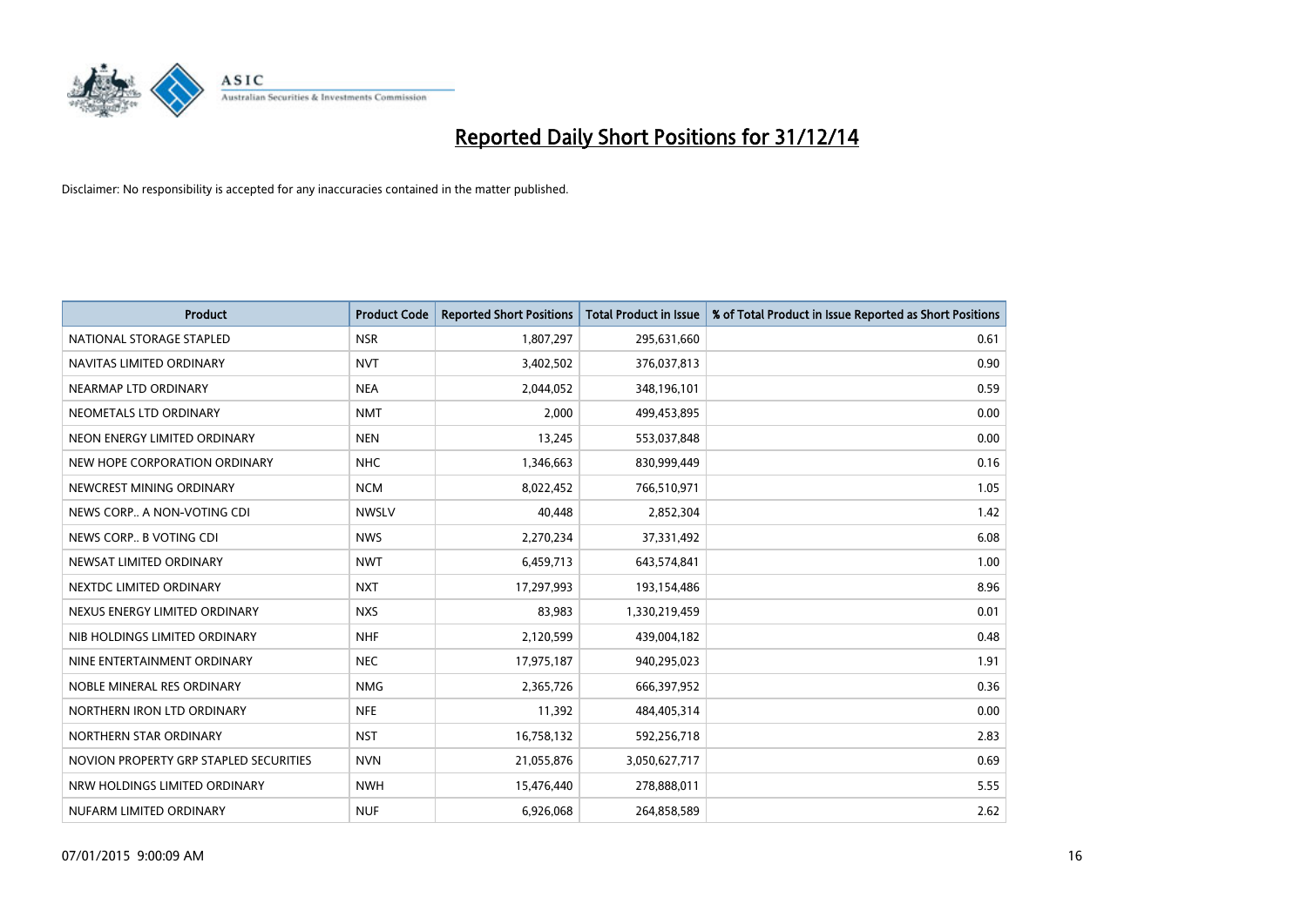

| <b>Product</b>                        | <b>Product Code</b> | <b>Reported Short Positions</b> | <b>Total Product in Issue</b> | % of Total Product in Issue Reported as Short Positions |
|---------------------------------------|---------------------|---------------------------------|-------------------------------|---------------------------------------------------------|
| NUPLEX INDUSTRIES ORDINARY            | <b>NPX</b>          | 1,000                           | 198,125,827                   | 0.00                                                    |
| OCEANAGOLD CORP. CHESS DEPOSITARY INT | <b>OGC</b>          | 1,639,861                       | 301,520,186                   | 0.54                                                    |
| OIL SEARCH LTD ORDINARY               | OSH                 | 23,696,271                      | 1,522,692,587                 | 1.56                                                    |
| OM HOLDINGS LIMITED ORDINARY          | OMH                 | 58,082                          | 733,423,337                   | 0.01                                                    |
| OOH!MEDIA LIMITED ORDINARY            | OML                 | 617,955                         | 149,882,534                   | 0.41                                                    |
| ORICA LIMITED ORDINARY                | ORI                 | 24,922,010                      | 372,743,291                   | 6.69                                                    |
| ORIGIN ENERGY ORDINARY                | <b>ORG</b>          | 6,469,829                       | 1,106,310,149                 | 0.58                                                    |
| OROCOBRE LIMITED ORDINARY             | <b>ORE</b>          | 3,022,504                       | 132,041,911                   | 2.29                                                    |
| ORORA LIMITED ORDINARY                | <b>ORA</b>          | 1,300,301                       | 1,206,684,923                 | 0.11                                                    |
| OROTONGROUP LIMITED ORDINARY          | ORL                 | 451,119                         | 40,880,902                    | 1.10                                                    |
| OZ MINERALS ORDINARY                  | OZL                 | 6,486,635                       | 303,470,022                   | 2.14                                                    |
| <b>OZFOREX GROUP LTD ORDINARY</b>     | <b>OFX</b>          | 8,530,722                       | 240,000,000                   | 3.55                                                    |
| <b>PACIFIC BRANDS ORDINARY</b>        | <b>PBG</b>          | 81,776,476                      | 917,226,291                   | 8.92                                                    |
| PACT GROUP HLDGS LTD ORDINARY         | <b>PGH</b>          | 2,068,561                       | 294,145,019                   | 0.70                                                    |
| PALADIN ENERGY LTD ORDINARY           | <b>PDN</b>          | 77,285,883                      | 1,666,927,668                 | 4.64                                                    |
| PANAUST LIMITED ORDINARY              | <b>PNA</b>          | 802,460                         | 636,599,496                   | 0.13                                                    |
| PANORAMIC RESOURCES ORDINARY          | PAN                 | 949,092                         | 322,275,824                   | 0.29                                                    |
| PANTERRA GOLD LTD ORDINARY            | PGI                 | 1                               | 846,215,609                   | 0.00                                                    |
| PAPERLINX LIMITED ORDINARY            | <b>PPX</b>          | 57,743                          | 665, 181, 261                 | 0.01                                                    |
| PATTIES FOODS LTD ORDINARY            | PFL                 | 9,001                           | 139,234,153                   | 0.01                                                    |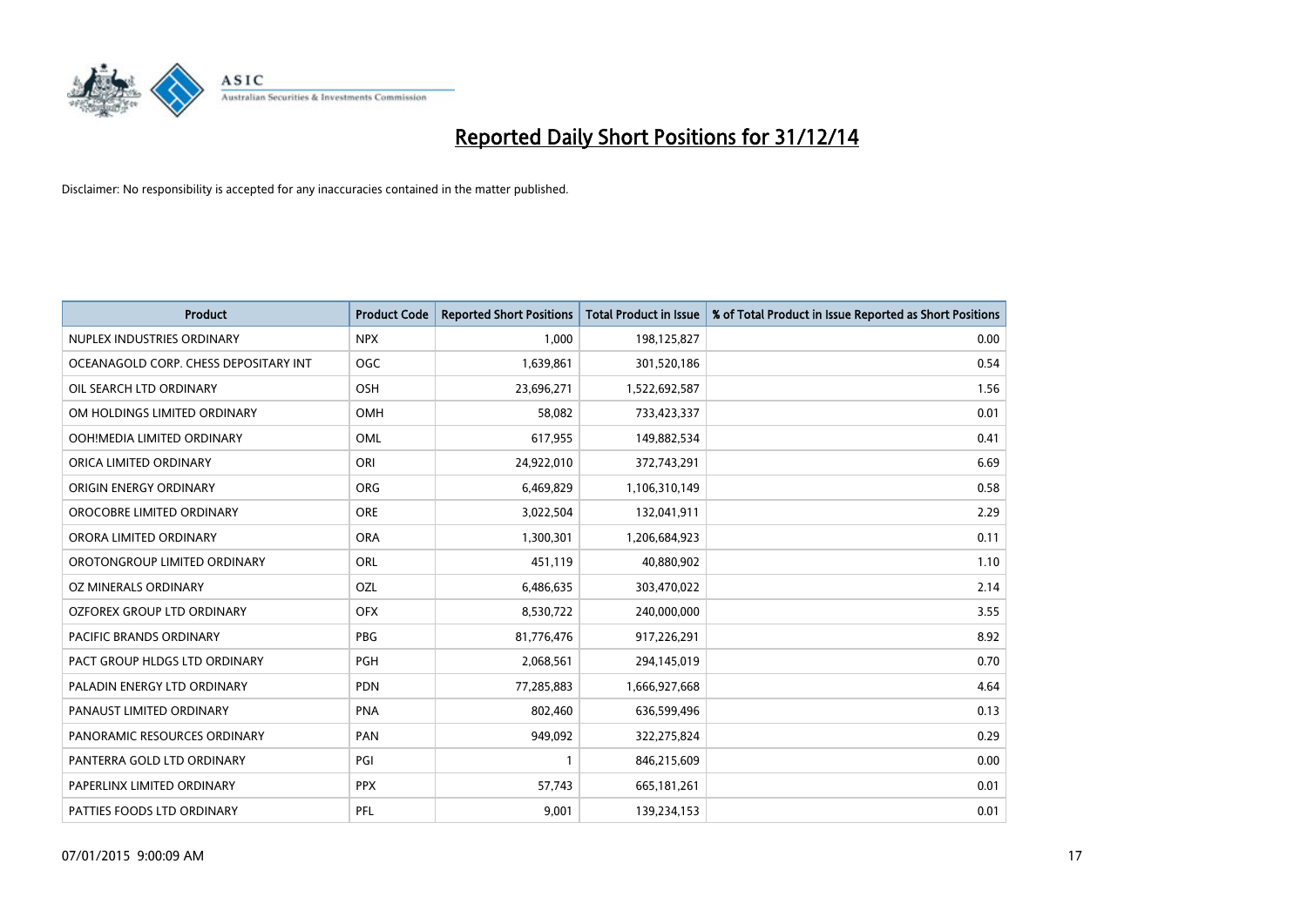

| <b>Product</b>                      | <b>Product Code</b> | <b>Reported Short Positions</b> | <b>Total Product in Issue</b> | % of Total Product in Issue Reported as Short Positions |
|-------------------------------------|---------------------|---------------------------------|-------------------------------|---------------------------------------------------------|
| PEET LIMITED ORDINARY               | <b>PPC</b>          | 53,676                          | 484,853,684                   | 0.01                                                    |
| PERPETUAL LIMITED ORDINARY          | <b>PPT</b>          | 1,240,051                       | 46,574,426                    | 2.66                                                    |
| PERSEUS MINING LTD ORDINARY         | <b>PRU</b>          | 20,804,996                      | 526,656,401                   | 3.95                                                    |
| PHARMAXIS LTD ORDINARY              | <b>PXS</b>          | 501,000                         | 310,265,349                   | 0.16                                                    |
| PHOSPHAGENICS LTD. ORDINARY         | <b>POH</b>          | 43,750                          | 1,261,965,957                 | 0.00                                                    |
| PLATINUM ASSET ORDINARY             | <b>PTM</b>          | 2,148,084                       | 581,667,582                   | 0.37                                                    |
| PLATINUM AUSTRALIA ORDINARY         | <b>PLA</b>          | 836,127                         | 504,968,043                   | 0.17                                                    |
| PLATINUM CAPITAL LTD ORDINARY       | <b>PMC</b>          | 1,742                           | 232,190,254                   | 0.00                                                    |
| PMP LIMITED ORDINARY                | <b>PMP</b>          | 27,581                          | 323,781,124                   | 0.01                                                    |
| POSEIDON NICK LTD ORDINARY          | <b>POS</b>          | 1,903,830                       | 680,250,810                   | 0.28                                                    |
| PRANA BIOTECHNOLOGY ORDINARY        | PBT                 | 1,896,072                       | 488,936,960                   | 0.39                                                    |
| PREMIER INVESTMENTS ORDINARY        | <b>PMV</b>          | 854,443                         | 155,900,075                   | 0.55                                                    |
| PRIMA BIOMED LTD ORDINARY           | <b>PRR</b>          | 132,361                         | 1,374,516,550                 | 0.01                                                    |
| PRIMARY HEALTH CARE ORDINARY        | <b>PRY</b>          | 29,514,489                      | 512,130,550                   | 5.76                                                    |
| PRIME MEDIA GRP LTD ORDINARY        | <b>PRT</b>          | 1,053,826                       | 366,330,303                   | 0.29                                                    |
| PROGRAMMED ORDINARY                 | <b>PRG</b>          | 1,048,871                       | 118,651,911                   | 0.88                                                    |
| PROMESA LIMITED ORDINARY            | <b>PRA</b>          | 354,428                         | 384,412,465                   | 0.09                                                    |
| PURA VIDA ENERGY NL ORDINARY        | <b>PVD</b>          | 257,690                         | 131,730,698                   | 0.20                                                    |
| <b>QANTAS AIRWAYS ORDINARY</b>      | QAN                 | 2,351,123                       | 2,196,330,250                 | 0.11                                                    |
| <b>OBE INSURANCE GROUP ORDINARY</b> | <b>OBE</b>          | 17,361,430                      | 1,364,945,301                 | 1.27                                                    |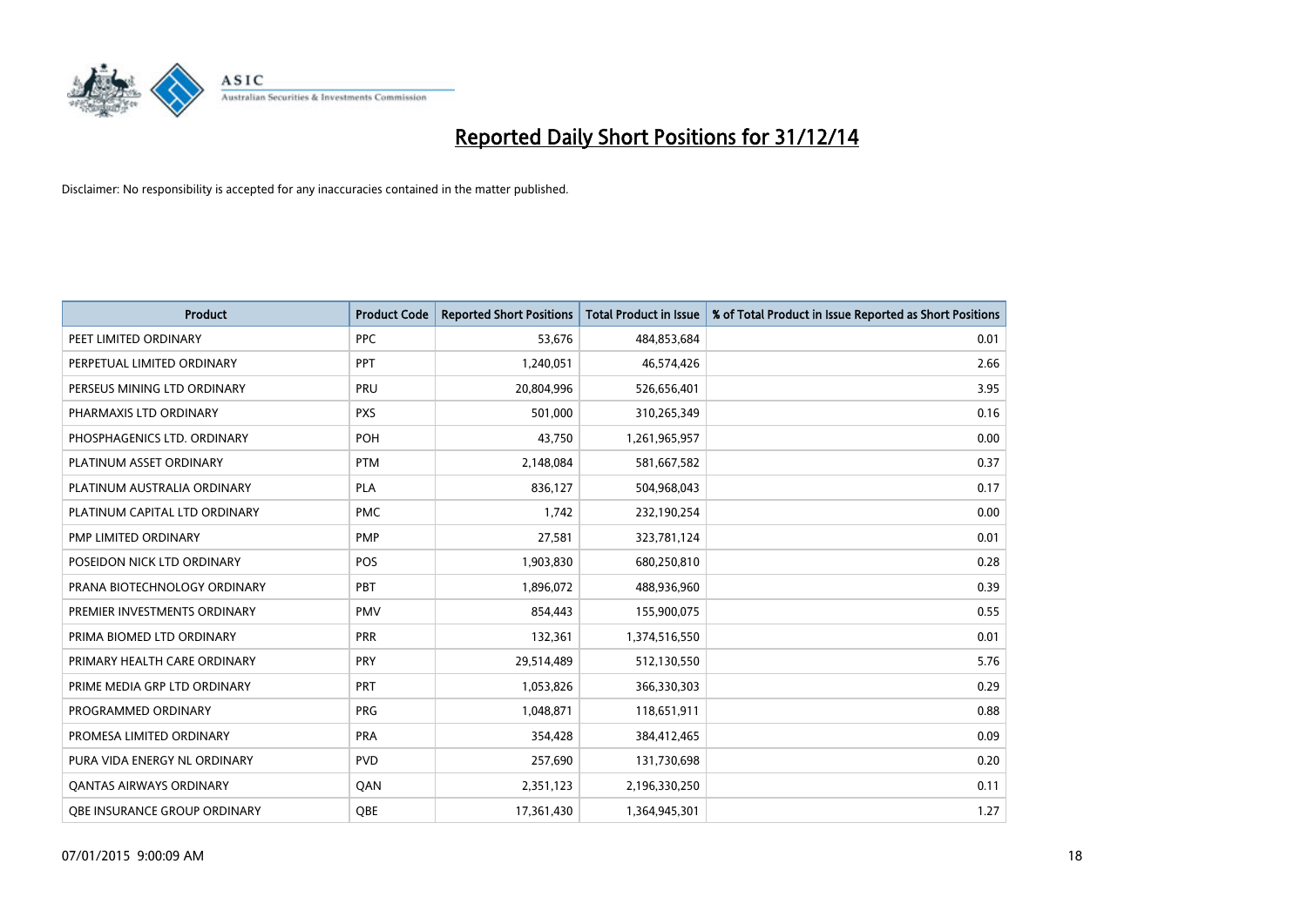

| <b>Product</b>                      | <b>Product Code</b> | <b>Reported Short Positions</b> | <b>Total Product in Issue</b> | % of Total Product in Issue Reported as Short Positions |
|-------------------------------------|---------------------|---------------------------------|-------------------------------|---------------------------------------------------------|
| <b>QUBE HOLDINGS LTD ORDINARY</b>   | <b>QUB</b>          | 3,021,740                       | 1,054,428,076                 | 0.29                                                    |
| RAMSAY HEALTH CARE ORDINARY         | <b>RHC</b>          | 436,435                         | 202,081,252                   | 0.22                                                    |
| <b>RCG CORPORATION LTD ORDINARY</b> | <b>RCG</b>          | 358,739                         | 263,808,625                   | 0.14                                                    |
| <b>RCR TOMLINSON ORDINARY</b>       | <b>RCR</b>          | 697,588                         | 139,000,806                   | 0.50                                                    |
| <b>REA GROUP ORDINARY</b>           | <b>REA</b>          | 2,380,087                       | 131,714,699                   | 1.81                                                    |
| <b>RECALL HOLDINGS LTD ORDINARY</b> | <b>REC</b>          | 1,640,603                       | 313,674,711                   | 0.52                                                    |
| <b>RECKON LIMITED ORDINARY</b>      | <b>RKN</b>          | 1,420,414                       | 112,084,762                   | 1.27                                                    |
| RED 5 LIMITED ORDINARY              | <b>RED</b>          | 174,740                         | 759,451,008                   | 0.02                                                    |
| <b>RED FORK ENERGY ORDINARY</b>     | <b>RFE</b>          | 112,160                         | 501,051,719                   | 0.02                                                    |
| REDBANK ENERGY LTD ORDINARY         | AEJ                 | 13                              | 786,287                       | 0.00                                                    |
| REGIONAL EXPRESS ORDINARY           | <b>REX</b>          | 46,456                          | 110,154,375                   | 0.04                                                    |
| REGIS HEALTHCARE LTD ORDINARY       | <b>REG</b>          | 1,863,362                       | 300,345,797                   | 0.62                                                    |
| REGIS RESOURCES ORDINARY            | <b>RRL</b>          | 56,188,905                      | 499,781,595                   | 11.24                                                   |
| RESMED INC CDI 10:1                 | <b>RMD</b>          | 34,232,892                      | 1,397,522,030                 | 2.45                                                    |
| <b>RESOLUTE MINING ORDINARY</b>     | <b>RSG</b>          | 5,350,176                       | 641,189,223                   | 0.83                                                    |
| <b>RESOURCE GENERATION ORDINARY</b> | <b>RES</b>          | 1,220                           | 581,380,338                   | 0.00                                                    |
| RETAIL FOOD GROUP ORDINARY          | <b>RFG</b>          | 4,220,375                       | 156,262,707                   | 2.70                                                    |
| REX MINERALS LIMITED ORDINARY       | <b>RXM</b>          | 858,031                         | 220,519,784                   | 0.39                                                    |
| RHIPE LTD ORDINARY                  | <b>RHP</b>          | 310,000                         | 127,069,865                   | 0.24                                                    |
| RIO TINTO LIMITED ORDINARY          | <b>RIO</b>          | 4,593,144                       | 435,758,720                   | 1.05                                                    |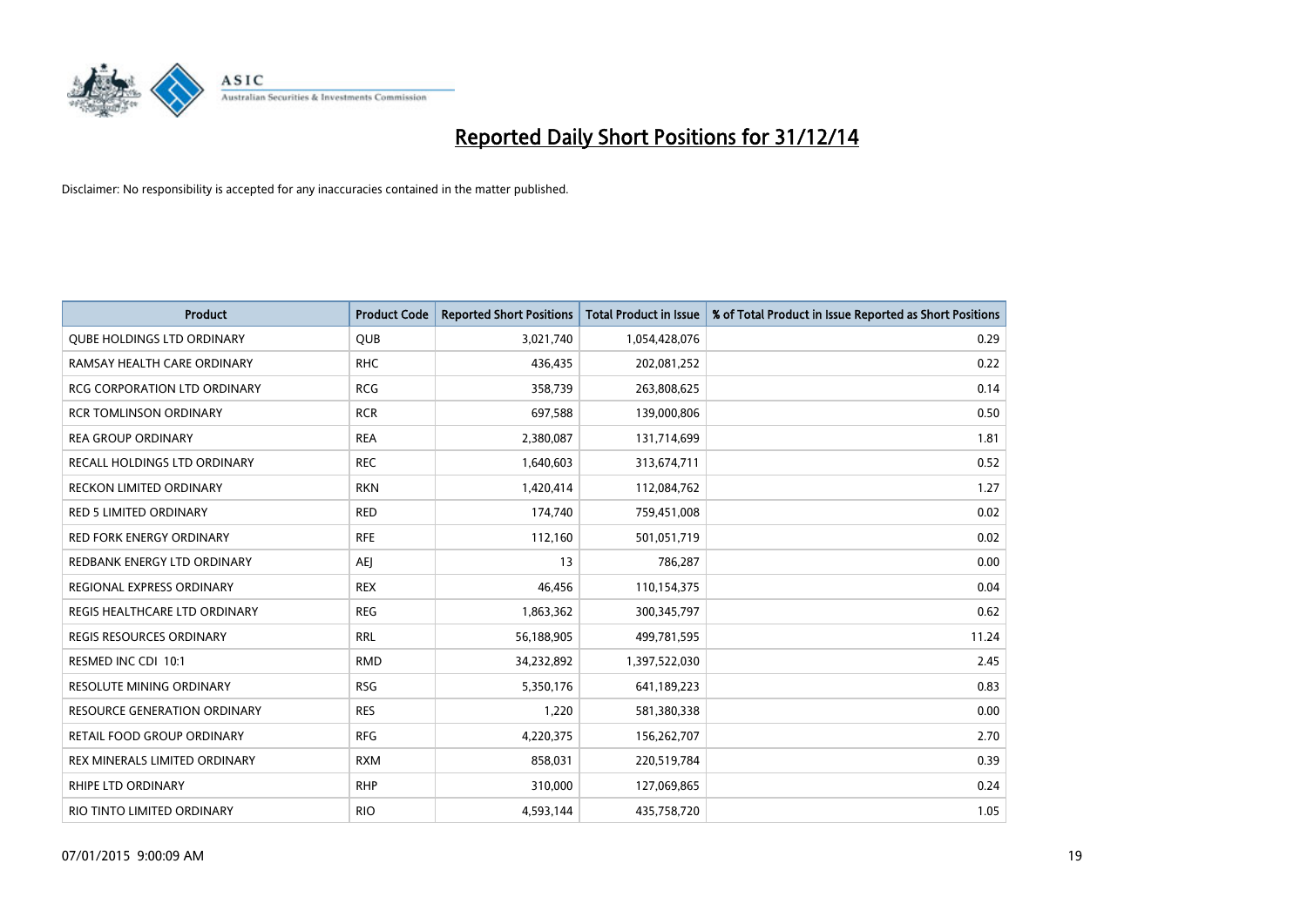

| <b>Product</b>                        | <b>Product Code</b> | <b>Reported Short Positions</b> | <b>Total Product in Issue</b> | % of Total Product in Issue Reported as Short Positions |
|---------------------------------------|---------------------|---------------------------------|-------------------------------|---------------------------------------------------------|
| ROC OIL COMPANY ORDINARY              | <b>ROC</b>          | 338,957                         | 687,618,400                   | 0.05                                                    |
| <b>ROX RESOURCES ORDINARY</b>         | <b>RXL</b>          | 5,523,255                       | 849,673,095                   | 0.65                                                    |
| ROYAL WOLF HOLDINGS ORDINARY          | <b>RWH</b>          | 191,790                         | 100,387,052                   | 0.19                                                    |
| SAI GLOBAL LIMITED ORDINARY           | SAI                 | 787,389                         | 211,761,727                   | 0.37                                                    |
| SALMAT LIMITED ORDINARY               | <b>SLM</b>          | 102,031                         | 159,812,799                   | 0.06                                                    |
| SAMSON OIL & GAS LTD ORDINARY         | SSN                 | 6,043,320                       | 2,837,782,022                 | 0.21                                                    |
| SANDFIRE RESOURCES ORDINARY           | <b>SFR</b>          | 2,811,833                       | 155,950,968                   | 1.80                                                    |
| <b>SANTOS LTD ORDINARY</b>            | <b>STO</b>          | 8,237,079                       | 982,304,896                   | 0.84                                                    |
| SARACEN MINERAL ORDINARY              | SAR                 | 3,844,994                       | 792,784,738                   | 0.48                                                    |
| SCA PROPERTY GROUP STAPLED SECURITIES | SCP                 | 22,823,887                      | 648,628,320                   | 3.52                                                    |
| <b>SCENTRE GRP STAPLED</b>            | <b>SCG</b>          | 11,291,570                      | 5,324,296,678                 | 0.21                                                    |
| SEDGMAN LIMITED ORDINARY              | SDM                 | 1,128,550                       | 227,059,277                   | 0.50                                                    |
| SEEK LIMITED ORDINARY                 | <b>SEK</b>          | 9,069,183                       | 342,622,917                   | 2.65                                                    |
| SELECT HARVESTS ORDINARY              | SHV                 | 1,117,333                       | 70,940,874                    | 1.58                                                    |
| SENEX ENERGY LIMITED ORDINARY         | <b>SXY</b>          | 82,321,925                      | 1,149,657,377                 | 7.16                                                    |
| SERVCORP LIMITED ORDINARY             | SRV                 | 197                             | 98,432,275                    | 0.00                                                    |
| SERVICE STREAM ORDINARY               | SSM                 | 30                              | 386,389,873                   | 0.00                                                    |
| SEVEN GROUP HOLDINGS ORDINARY         | <b>SVW</b>          | 7,850,964                       | 296,260,281                   | 2.65                                                    |
| SEVEN WEST MEDIA LTD ORDINARY         | <b>SWM</b>          | 6,186,710                       | 999,160,872                   | 0.62                                                    |
| SEYMOUR WHYTE LTD ORDINARY            | SWL                 | 42,600                          | 87,647,595                    | 0.05                                                    |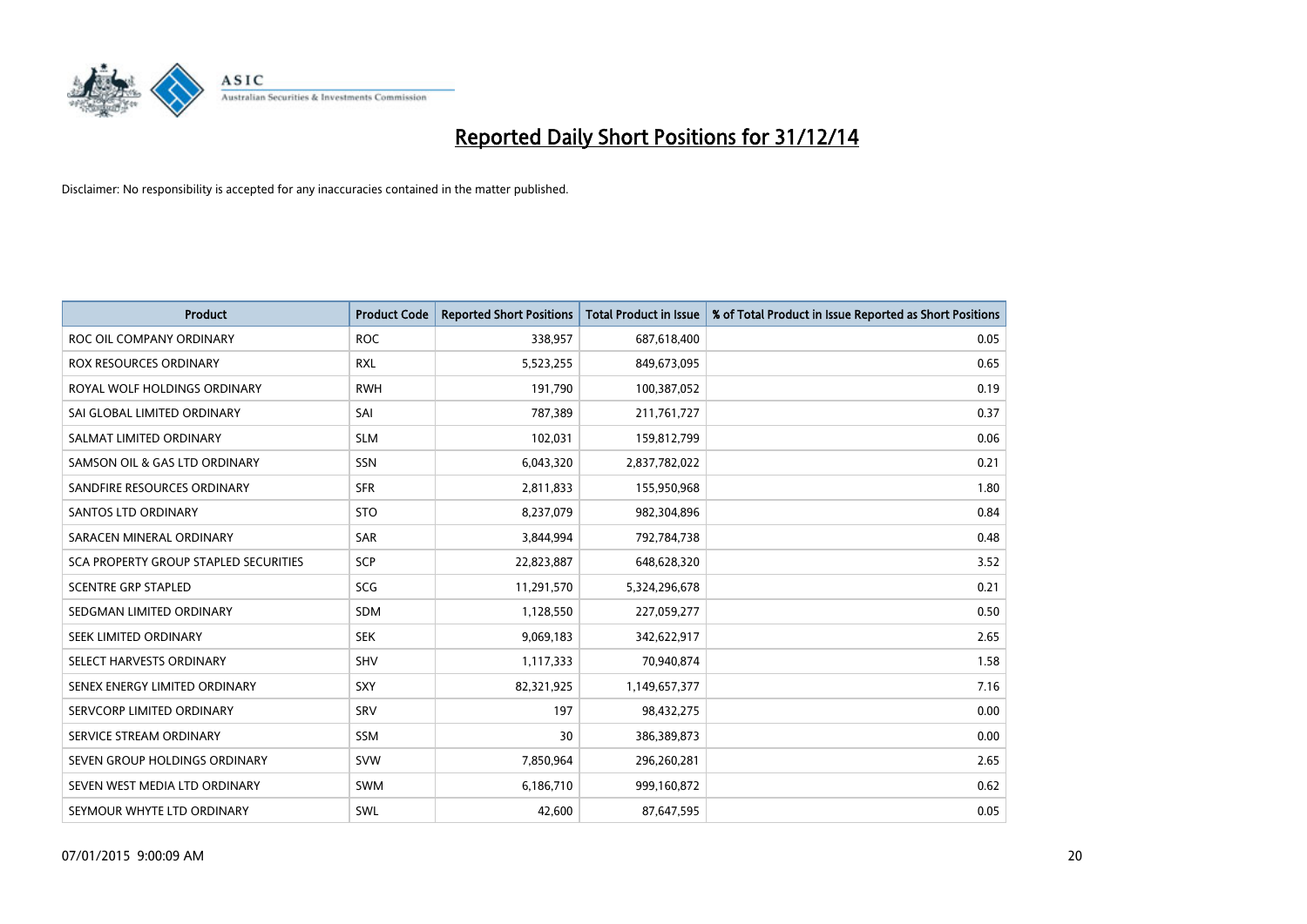

| <b>Product</b>                           | <b>Product Code</b> | <b>Reported Short Positions</b> | <b>Total Product in Issue</b> | % of Total Product in Issue Reported as Short Positions |
|------------------------------------------|---------------------|---------------------------------|-------------------------------|---------------------------------------------------------|
| SG FLEET GROUP LTD ORDINARY              | SGF                 | 563,106                         | 242,691,826                   | 0.23                                                    |
| SHINE CORPORATE ORDINARY                 | <b>SHI</b>          | 60,949                          | 172,400,081                   | 0.04                                                    |
| SIGMA PHARMACEUTICAL ORDINARY            | <b>SIP</b>          | 21,482,408                      | 1,108,086,575                 | 1.94                                                    |
| SILEX SYSTEMS ORDINARY                   | <b>SLX</b>          | 7,225,990                       | 170,467,339                   | 4.24                                                    |
| SILVER CHEF LIMITED ORDINARY             | SIV                 | 264                             | 29,640,865                    | 0.00                                                    |
| SILVER LAKE RESOURCE ORDINARY            | <b>SLR</b>          | 17,754,869                      | 503,233,971                   | 3.53                                                    |
| SIMONDS GRP LTD ORDINARY                 | <b>SIO</b>          | 656,557                         | 151,412,268                   | 0.43                                                    |
| SIMS METAL MGMT LTD ORDINARY             | SGM                 | 16,510,120                      | 204,691,883                   | 8.07                                                    |
| SINGAPORE TELECOMM. CHESS DEPOSITARY INT | SGT                 | 1,048,941                       | 124,214,351                   | 0.84                                                    |
| SINO GAS ENERGY ORDINARY                 | <b>SEH</b>          | 11,994,536                      | 1,544,247,358                 | 0.78                                                    |
| SIRIUS RESOURCES NL ORDINARY             | <b>SIR</b>          | 16,517,057                      | 341,438,269                   | 4.84                                                    |
| SIRTEX MEDICAL ORDINARY                  | <b>SRX</b>          | 253,987                         | 56,530,231                    | 0.45                                                    |
| SKILLED GROUP LTD ORDINARY               | <b>SKE</b>          | 7,482,421                       | 235,753,791                   | 3.17                                                    |
| <b>SKY NETWORK ORDINARY</b>              | <b>SKT</b>          | 11,468,877                      | 389,139,785                   | 2.95                                                    |
| SKYCITY ENT GRP LTD ORDINARY             | <b>SKC</b>          | 8,789,274                       | 587,472,741                   | 1.50                                                    |
| <b>SLATER &amp; GORDON ORDINARY</b>      | SGH                 | 5,293,804                       | 208,695,621                   | 2.54                                                    |
| SMS MANAGEMENT. ORDINARY                 | <b>SMX</b>          | 1,505,549                       | 69,388,600                    | 2.17                                                    |
| SONIC HEALTHCARE ORDINARY                | <b>SHL</b>          | 2,796,554                       | 401,401,556                   | 0.70                                                    |
| SOUL PATTINSON (W.H) ORDINARY            | SOL                 | 36,066                          | 239,395,320                   | 0.02                                                    |
| SPARK INFRASTRUCTURE STAPLED US PROHIBT. | SKI                 | 22,428,535                      | 1,466,360,128                 | 1.53                                                    |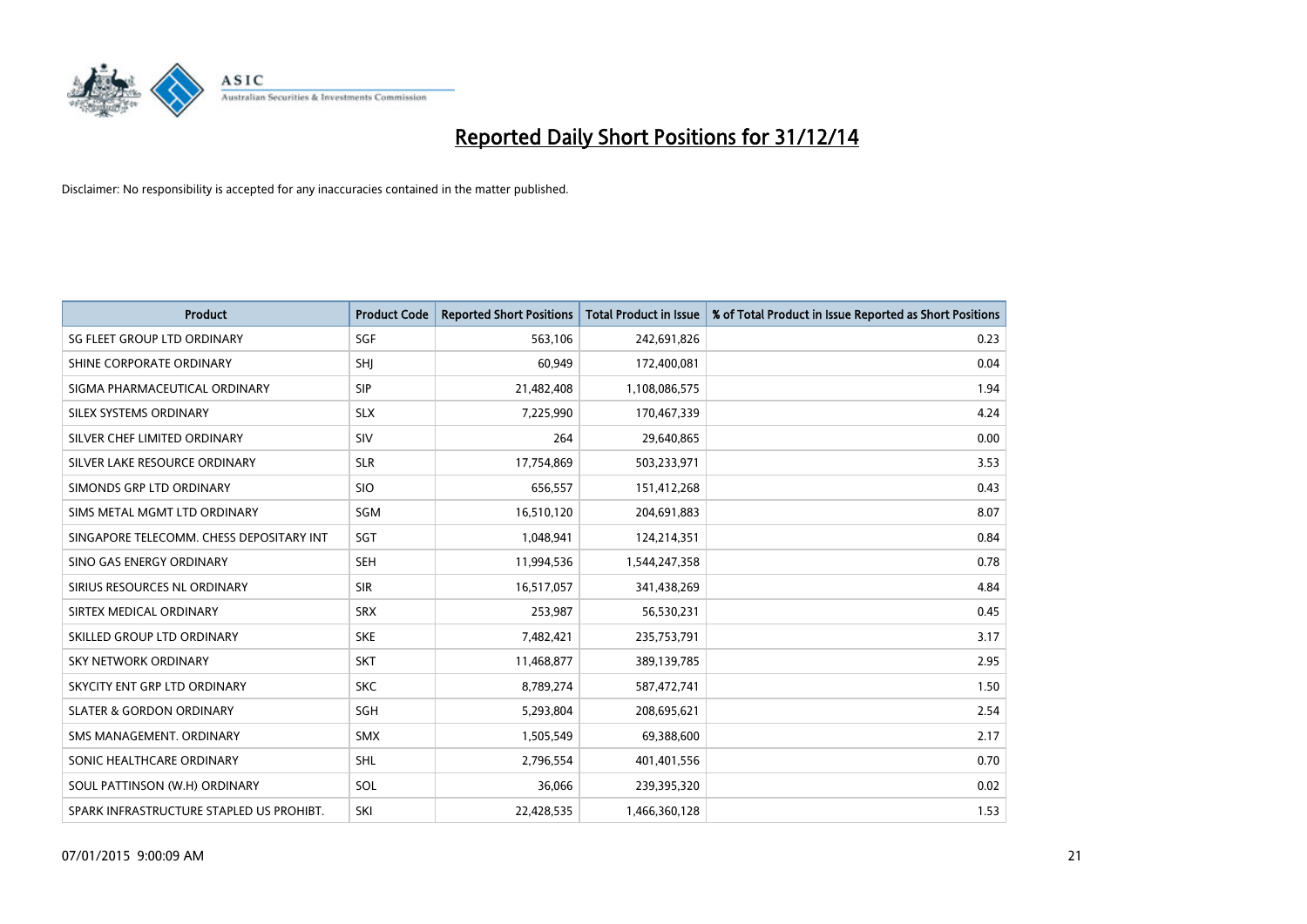

| <b>Product</b>                       | <b>Product Code</b> | <b>Reported Short Positions</b> | <b>Total Product in Issue</b> | % of Total Product in Issue Reported as Short Positions |
|--------------------------------------|---------------------|---------------------------------|-------------------------------|---------------------------------------------------------|
| SPARK NEW ZEALAND ORDINARY           | <b>SPK</b>          | 9,390,815                       | 1,834,775,347                 | 0.51                                                    |
| SPDR 200 FUND ETF UNITS              | <b>STW</b>          | 17,032                          | 48,246,865                    | 0.04                                                    |
| SPECIALTY FASHION ORDINARY           | <b>SFH</b>          | 31,994                          | 192,236,121                   | 0.02                                                    |
| SPOTLESS GRP HLD LTD ORDINARY        | <b>SPO</b>          | 33,242,876                      | 1,098,290,178                 | 3.03                                                    |
| ST BARBARA LIMITED ORDINARY          | <b>SBM</b>          | 9,919,019                       | 495,102,525                   | 2.00                                                    |
| STARPHARMA HOLDINGS ORDINARY         | SPL                 | 9,367,145                       | 319,080,325                   | 2.94                                                    |
| STEADFAST GROUP LTD ORDINARY         | <b>SDF</b>          | 17,871,802                      | 503,352,992                   | 3.55                                                    |
| STHN CROSS MEDIA ORDINARY            | <b>SXL</b>          | 39,720,366                      | 731,319,622                   | 5.43                                                    |
| STOCKLAND UNITS/ORD STAPLED          | SGP                 | 4,935,928                       | 2,348,746,744                 | 0.21                                                    |
| STRAITS RES LTD. ORDINARY            | SRO                 | 20,212                          | 1,217,730,293                 | 0.00                                                    |
| STW COMMUNICATIONS ORDINARY          | SGN                 | 6,533,569                       | 409,699,000                   | 1.59                                                    |
| SUNCORP GROUP LTD ORDINARY           | <b>SUN</b>          | 4,695,776                       | 1,286,600,980                 | 0.36                                                    |
| SUNDANCE ENERGY ORDINARY             | <b>SEA</b>          | 4,109,708                       | 549,295,839                   | 0.75                                                    |
| SUNDANCE RESOURCES ORDINARY          | <b>SDL</b>          | 81,251,675                      | 3,089,651,736                 | 2.63                                                    |
| SUNLAND GROUP LTD ORDINARY           | <b>SDG</b>          | 125,560                         | 181,710,087                   | 0.07                                                    |
| SUPER RET REP LTD ORDINARY           | SUL                 | 19,987,261                      | 197,030,571                   | 10.14                                                   |
| SWICK MINING ORDINARY                | <b>SWK</b>          | 50,000                          | 217,643,703                   | 0.02                                                    |
| SYD AIRPORT STAPLED US PROHIBIT.     | <b>SYD</b>          | 35,411,834                      | 2,216,216,041                 | 1.60                                                    |
| SYRAH RESOURCES ORDINARY             | <b>SYR</b>          | 5,939,838                       | 164,135,076                   | 3.62                                                    |
| <b>TABCORP HOLDINGS LTD ORDINARY</b> | <b>TAH</b>          | 15,602,285                      | 765,652,364                   | 2.04                                                    |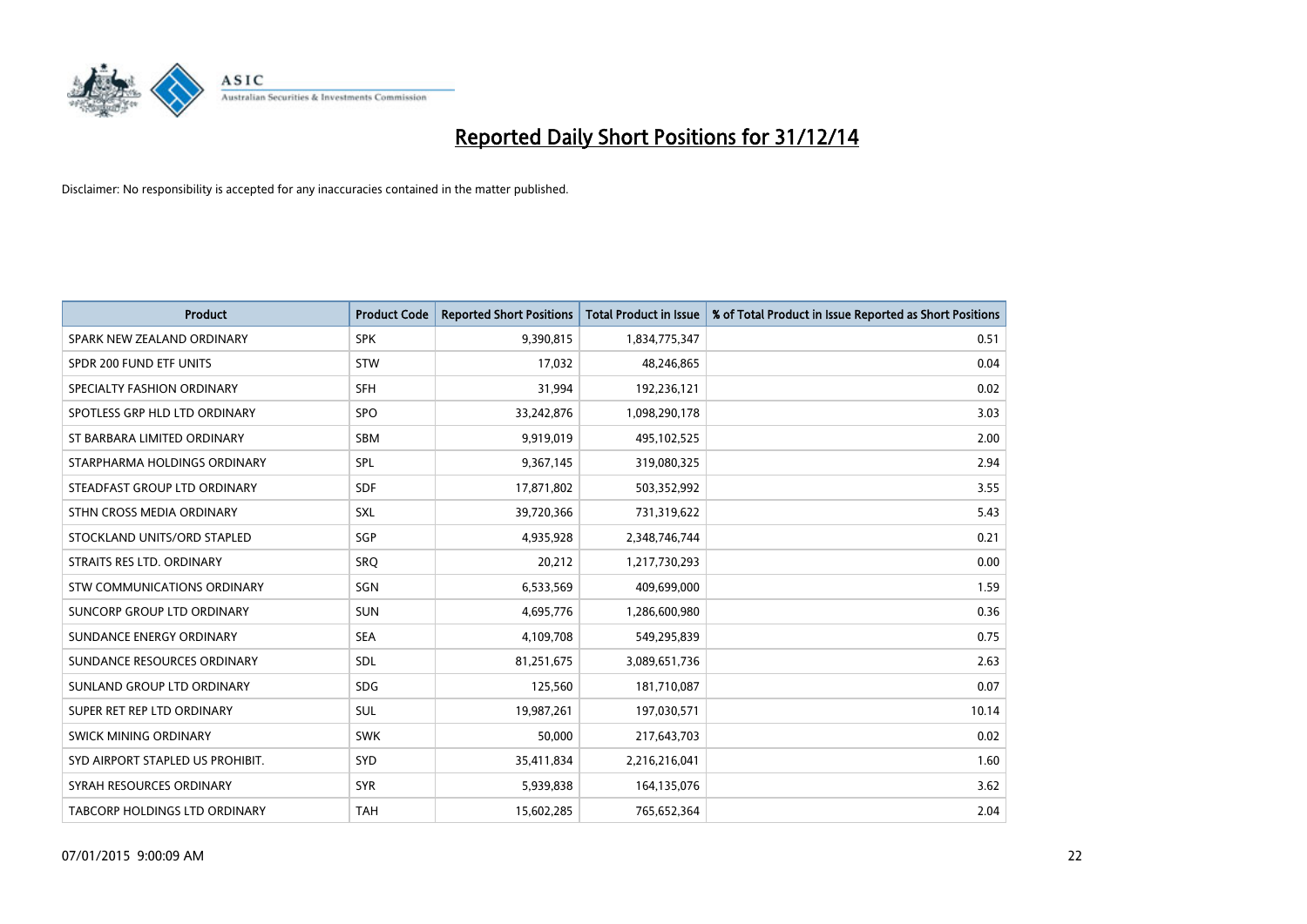

| <b>Product</b>                      | <b>Product Code</b> | <b>Reported Short Positions</b> | <b>Total Product in Issue</b> | % of Total Product in Issue Reported as Short Positions |
|-------------------------------------|---------------------|---------------------------------|-------------------------------|---------------------------------------------------------|
| TAP OIL LIMITED ORDINARY            | <b>TAP</b>          | 111,107                         | 243,186,639                   | 0.05                                                    |
| TASSAL GROUP LIMITED ORDINARY       | <b>TGR</b>          | 62,050                          | 146,897,115                   | 0.04                                                    |
| <b>TATTS GROUP LTD ORDINARY</b>     | <b>TTS</b>          | 25,135,505                      | 1,445,759,948                 | 1.74                                                    |
| TECHNOLOGY ONE ORDINARY             | <b>TNE</b>          | 3,382,284                       | 309,104,455                   | 1.09                                                    |
| TELSTRA CORPORATION, ORDINARY       | <b>TLS</b>          | 61,890,100                      | 12,225,655,836                | 0.51                                                    |
| TEN NETWORK HOLDINGS ORDINARY       | <b>TEN</b>          | 138,711,260                     | 2,630,984,596                 | 5.27                                                    |
| TERANGA GOLD CORP CDI 1:1           | <b>TGZ</b>          | 1,375                           | 73,048,329                    | 0.00                                                    |
| TFS CORPORATION LTD ORDINARY        | <b>TFC</b>          | 9,599,486                       | 326,983,445                   | 2.94                                                    |
| THE PAS GROUP LTD ORDINARY          | <b>PGR</b>          | 9,208                           | 136,690,860                   | 0.01                                                    |
| THE REJECT SHOP ORDINARY            | <b>TRS</b>          | 2,172,555                       | 28,844,648                    | 7.53                                                    |
| THINK CHILDCARE EDU ORDINARY        | <b>TNK</b>          | 500,000                         | 39,600,000                    | 1.26                                                    |
| THORN GROUP LIMITED ORDINARY        | <b>TGA</b>          | 363,353                         | 150,634,985                   | 0.24                                                    |
| <b>TIGER RESOURCES ORDINARY</b>     | <b>TGS</b>          | 6,543,779                       | 1,143,541,406                 | 0.57                                                    |
| TOLL HOLDINGS LTD ORDINARY          | <b>TOL</b>          | 28,685,385                      | 717,437,878                   | 4.00                                                    |
| TORO ENERGY LIMITED ORDINARY        | <b>TOE</b>          | 22,099                          | 1,903,769,581                 | 0.00                                                    |
| <b>TOWER LIMITED ORDINARY</b>       | <b>TWR</b>          | 1,000                           | 178,145,130                   | 0.00                                                    |
| TOX FREE SOLUTIONS ORDINARY         | <b>TOX</b>          | 2,164,006                       | 133,752,359                   | 1.62                                                    |
| TPG TELECOM LIMITED ORDINARY        | <b>TPM</b>          | 13,923,712                      | 793,808,141                   | 1.75                                                    |
| <b>TRADE ME GROUP ORDINARY</b>      | <b>TME</b>          | 5,638,529                       | 396,830,595                   | 1.42                                                    |
| <b>TRANSFIELD SERVICES ORDINARY</b> | <b>TSE</b>          | 5,782,923                       | 512,457,716                   | 1.13                                                    |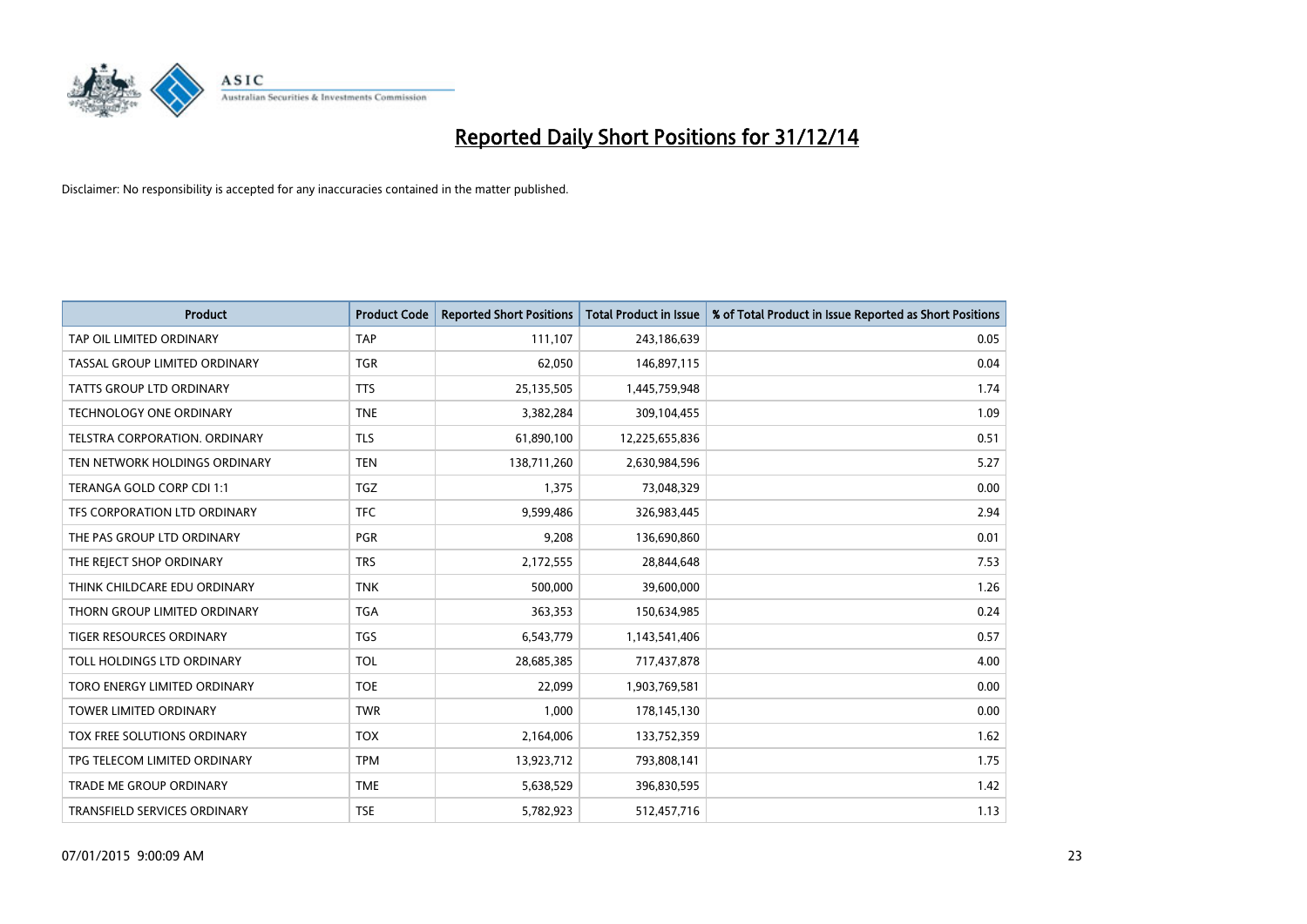

| Product                              | <b>Product Code</b> | <b>Reported Short Positions</b> | <b>Total Product in Issue</b> | % of Total Product in Issue Reported as Short Positions |
|--------------------------------------|---------------------|---------------------------------|-------------------------------|---------------------------------------------------------|
| TRANSPACIFIC INDUST, ORDINARY        | <b>TPI</b>          | 73,463,354                      | 1,579,648,778                 | 4.65                                                    |
| TRANSURBAN GROUP TRIPLE STAPLED SEC. | <b>TCL</b>          | 10,458,512                      | 1,906,390,878                 | 0.55                                                    |
| <b>TREASURY GROUP ORDINARY</b>       | <b>TRG</b>          | 66,250                          | 26,624,328                    | 0.25                                                    |
| TREASURY WINE ESTATE ORDINARY        | <b>TWE</b>          | 12,928,078                      | 651,261,403                   | 1.99                                                    |
| TROY RESOURCES LTD ORDINARY          | <b>TRY</b>          | 3,007,795                       | 195,265,161                   | 1.54                                                    |
| UGL LIMITED ORDINARY                 | UGL                 | 20,308,458                      | 166,511,240                   | 12.20                                                   |
| UNILIFE CORPORATION CDI 6:1          | <b>UNS</b>          | 96,140                          | 275,307,258                   | 0.03                                                    |
| UNITY MINING LTD ORDINARY            | <b>UML</b>          | 319,871                         | 1,140,312,866                 | 0.03                                                    |
| UXC LIMITED ORDINARY                 | <b>UXC</b>          | 1,875,782                       | 331,468,991                   | 0.57                                                    |
| <b>VEDA GROUP LTD ORDINARY</b>       | <b>VED</b>          | 12,452,742                      | 842,055,406                   | 1.48                                                    |
| <b>VENTURE MINERALS ORDINARY</b>     | <b>VMS</b>          | 238,000                         | 287,320,170                   | 0.08                                                    |
| <b>VILLAGE ROADSHOW LTD ORDINARY</b> | <b>VRL</b>          | 1,101,262                       | 159,515,151                   | 0.69                                                    |
| VIRGIN AUS HLDG LTD ORDINARY         | VAH                 | 41,150,547                      | 3,524,912,131                 | 1.17                                                    |
| <b>VIRTUS HEALTH LTD ORDINARY</b>    | <b>VRT</b>          | 5,583,842                       | 79,885,938                    | 6.99                                                    |
| VISION EYE INSTITUTE ORDINARY        | <b>VEI</b>          | 1,586,666                       | 178,873,554                   | 0.89                                                    |
| VNGD US TOTAL MARKET CDI 1:1         | <b>VTS</b>          | 1,706                           | 3,816,493                     | 0.04                                                    |
| <b>VOCATION LTD ORDINARY</b>         | <b>VET</b>          | 11,416,520                      | 230,000,000                   | 4.96                                                    |
| <b>VOCUS COMMS LTD ORDINARY</b>      | <b>VOC</b>          | 1,775,968                       | 105,385,283                   | 1.69                                                    |
| WAM CAPITAL LIMITED ORDINARY         | <b>WAM</b>          | 171                             | 345,405,201                   | 0.00                                                    |
| WARRNAMBOOL CHEESE ORDINARY          | <b>WCB</b>          | 19                              | 56,098,797                    | 0.00                                                    |